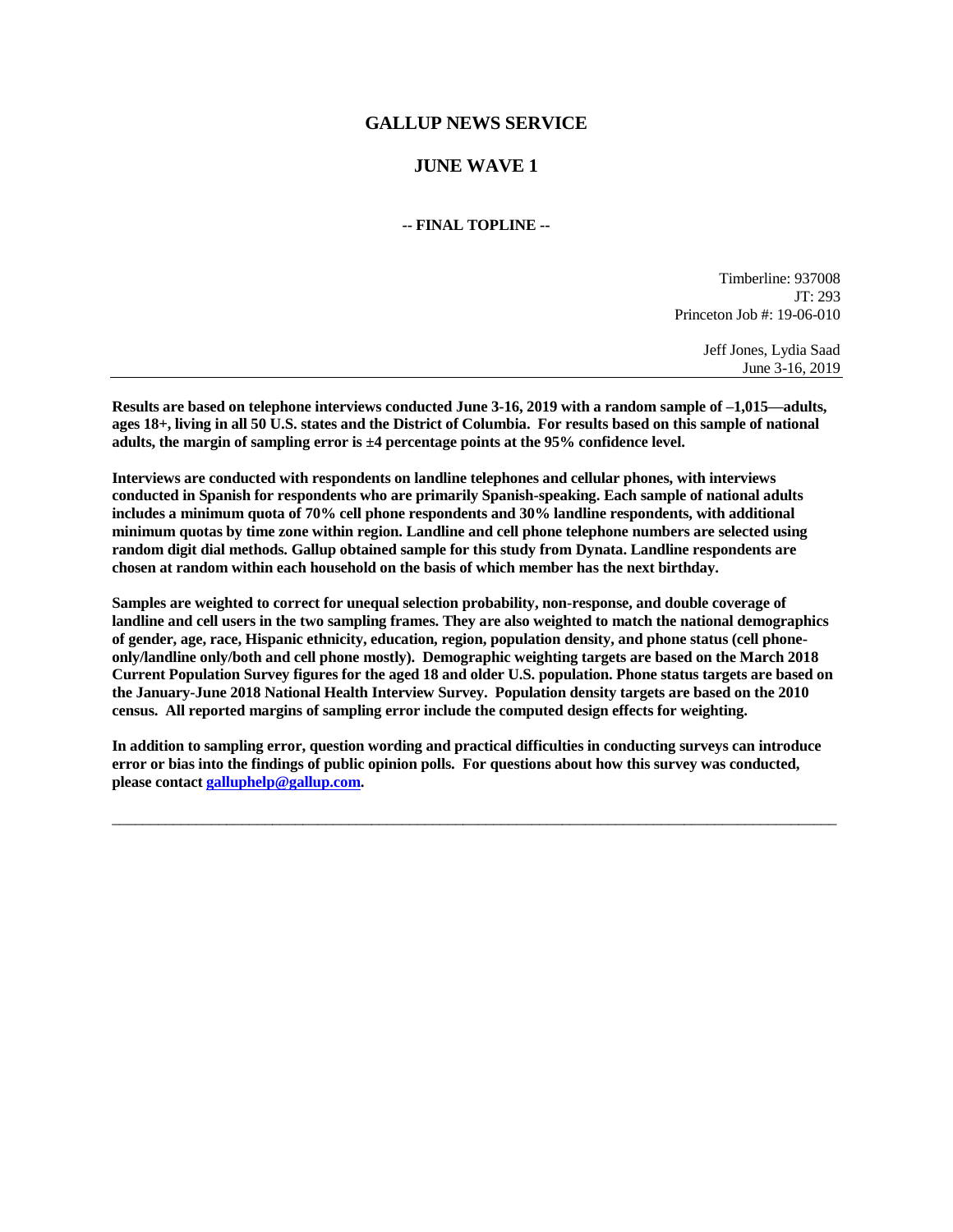4. What do you think is the most important problem facing this country today? *[OPEN-ENDED]*

|                                           | Jun<br>$3-16,$ | May<br>$1-12,$           | Apr<br>$1-9,$  | Mar<br>$1-13,$           | Feb<br>$1-10,$ | Jan<br>$2 - 10$ , | Dec<br>$3-12,$           |
|-------------------------------------------|----------------|--------------------------|----------------|--------------------------|----------------|-------------------|--------------------------|
| Recent Trend:                             | 2019           | 2019                     | 2019           | 2019                     | 2019           | 2019              | 2018                     |
| <b>ECONOMIC PROBLEMS (NET)</b>            | 13             | 14                       | 13             | 15                       | 12             | 14                | 14                       |
| Economy in general                        | 4              | 4                        | 5              | 4                        | 3              | 3                 | 3                        |
| Unemployment/Jobs                         | $\overline{c}$ | 3                        | $\overline{c}$ | 3                        | 3              | $\mathbf{1}$      | 3                        |
| Federal budget deficit/Federal debt       | $\overline{c}$ | $\mathbf{2}$             | $\mathbf{2}$   | $\overline{4}$           | 3              | $\overline{c}$    | $\sqrt{2}$               |
| Lack of money                             | 1              | $\mathbf{1}$             | $\mathbf{1}$   | $\overline{\phantom{a}}$ | 1              | 1                 | $\mathbf{1}$             |
| <b>Taxes</b>                              | 1              | $\ast$                   | $\mathbf{1}$   | $\mathbf{1}$             | 1              | $\ast$            | $\mathbf{1}$             |
| Gap between rich and poor                 | 1              | $\overline{2}$           | $\overline{c}$ | $\ast$                   | 1              | $\overline{c}$    | $\overline{c}$           |
| Wage issues                               | 1              | 1                        | $\ast$         | 2                        | 1              | 1                 | $\mathbf{1}$             |
| Foreign trade/Trade deficit               | 1              | $-$                      | $-$            | *                        | *              | *                 | $\mathbf{1}$             |
| High cost of living/Inflation             | *              | $\ast$                   | $\mathbf{1}$   | $\ast$                   | *              | *                 | ∗                        |
| Corporate corruption                      | *              | $\ast$                   | --             | 1                        | *              | 1                 | 1                        |
| Fuel/Oil prices                           |                | $-$                      | *              | $\overline{a}$           | $\overline{a}$ | $-$               | $\ast$                   |
| NON-ECONOMIC PROBLEMS (NET)               | 87             | 83                       | 83             | 83                       | 87             | 83                | 84                       |
| The government/Poor leadership            | 26             | 23                       | 23             | 29                       | 35             | 29                | 19                       |
| Immigration                               | 23             | 19                       | 21             | 16                       | 19             | 21                | 16                       |
| Healthcare                                | 7              | 7                        | 7              | 7                        | 6              | 7                 | 5                        |
| Race relations/Racism                     | 6              | 6                        | 6              | 7                        | 5              | 8                 | 7                        |
| Environment/Pollution/Climate change      | 4              | 4                        | 3              | $\overline{4}$           | 3              | 3                 | 5                        |
| Poverty/Hunger/Homelessness               | 4              | 3                        | 5              | 3                        | 4              | 3                 | 6                        |
| Ethics/moral/religious/family decline     | 3              | 3                        | 3              | 5                        | 3              | $\overline{c}$    | $\mathfrak{Z}$           |
| Unifying the country                      | 3              | 4                        | 5              | 3                        | 4              | 5                 | $\,$ 8 $\,$              |
| Abortion                                  | 3              | 1                        | 1              | $\mathbf{1}$             | 1              | 1                 | $\ast$                   |
| Education                                 | 3              | 4                        | 3              | 3                        | $\overline{c}$ | $\overline{c}$    | $\overline{c}$           |
| Lack of respect for each other            | 3              | 3                        | 4              | 3                        | $\overline{c}$ | 3                 | 5                        |
| Judicial system/Courts/Laws               | 3              | $\mathbf{2}$             | $\mathbf{2}$   | 1                        | $\mathbf{1}$   | $\overline{c}$    | $\sqrt{2}$               |
| Crime/Violence                            | 3              | $\mathbf{2}$             | $\overline{c}$ | $\overline{c}$           | 1              | $\overline{c}$    | $\overline{4}$           |
| International issues, problems            | $\overline{c}$ | $\mathbf{1}$             | $\mathbf{1}$   | $\ast$                   | $\mathbf{1}$   | ∗                 | $\mathbf{1}$             |
| Welfare                                   | 1              | 1                        | ∗              | 1                        | 1              | ∗                 | $\overline{\phantom{a}}$ |
| Guns/Gun control                          | 1              | $\mathbf{1}$             | 1              | $\mathbf{1}$             | 1              | 1                 | 3                        |
| Drugs                                     | 1              | 2                        | 1              | $\overline{c}$           | 1              | 1                 | $\sqrt{2}$               |
| Children's behavior/Way they are raised   | 1              | $-$                      | *              | $\ast$                   | $\ast$         | 1                 | $\ast$                   |
| Elections/Election reform                 | 1              | $\mathbf{1}$             | 1              | $\ast$                   | 1              | 1                 | $\ast$                   |
| The media                                 | 1              | $\mathbf{1}$             | 1              | 1                        | 1              | $\mathbf{1}$      | 1                        |
| Situation with China                      | 1              | $\mathbf{1}$             | $\ast$         | $\overline{\phantom{a}}$ | $\ast$         | $-$               | $\ast$                   |
| National security                         | 1              | $\mathbf{1}$             | 1              | $\overline{c}$           | $\mathbf{1}$   | $\ast$            | 1                        |
| Foreign policy/Foreign aid/Focus overseas |                | 1                        | ∗              | 1                        | 1              | $\overline{2}$    | $\ast$                   |
| School shootings                          | 1              | $\ast$                   | ∗              | $-$                      | $\ast$         |                   | 1                        |
| Care for the elderly/Medicare             | *              | 1                        | *              | $\ast$                   | *              | *                 | ∗                        |
| Wars/War (nonspecific)/Fear of war        | ∗              | $\mathbf{1}$             | ∗              | $\ast$                   | $\mathbf{1}$   | $\ast$            | $\ast$                   |
| Gay/Lesbian rights                        | ∗              | $\ast$                   | ∗              | $-$                      | $-$            | *                 | $\ast$                   |
| Situation in Iraq/ISIS                    | ∗              | $\ast$                   | ∗              | $-$                      | ∗              | $-$               | $\ast$                   |
| <b>Situation with Russia</b>              | ∗              | $\ast$                   | ∗              | $\overline{\phantom{a}}$ | 1              | *                 | $\ast$                   |
| Lack of military defense                  | ∗              | 1                        | 1              | 1                        | ∗              | $-$               | $\ast$                   |
| Social Security                           | ∗              | $\ast$                   | *              | $\ast$                   | $\ast$         | $\ast$            | 1                        |
| Terrorism                                 | ∗              | $\ast$                   | $\ast$         | $\ast$                   | $\ast$         | *                 | $\ast$                   |
| Advancement of Computers/Technology       | ∗              | *                        |                | $\ast$                   | *              | $-$               | $\ast$                   |
| War/conflict between Middle East nations  | ∗              | $\overline{\phantom{m}}$ | $-$            | $-$                      | ∗              | $\ast$            | $\ast$                   |
| Situation with North Korea                | --             | $\ast$                   | $-$            | $\ast$                   | $-$            |                   | ∗                        |
| Other non-economic                        | 5              | 4                        | $\tau$         | 6                        | 4              | 7                 | 6                        |
| No opinion                                | 2              | 4                        | 3              | 2                        | 3              | 4                 | 3                        |
| Total                                     | 127%           | 119%                     | 119%           | 120%                     | 119%           | 121%              | 120%                     |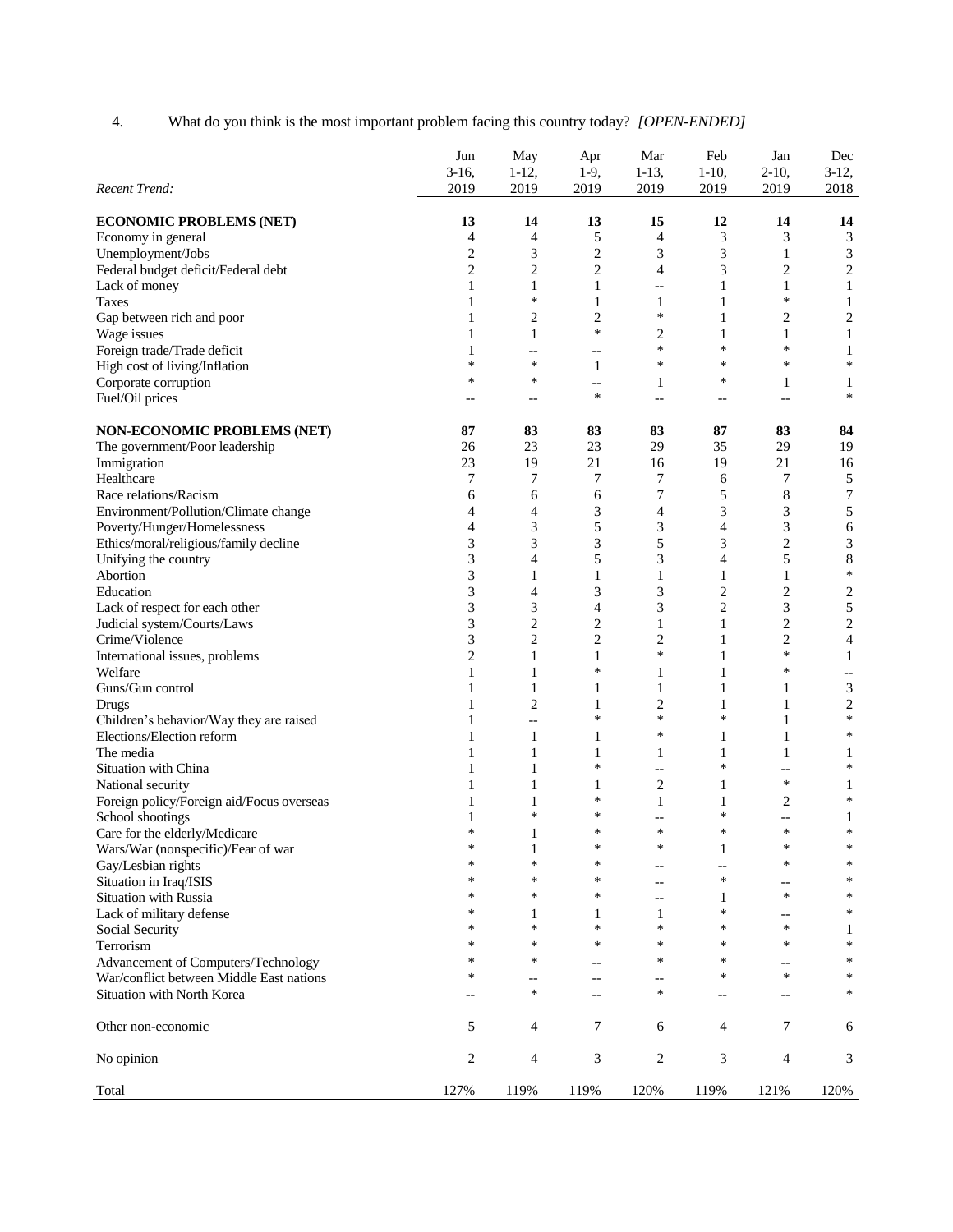Thinking now about immigrants—that is, people who come from other countries to live here in the United States,

|                      | Present level | Increased        | Decreased | No opinion                                 |
|----------------------|---------------|------------------|-----------|--------------------------------------------|
| 2019 Jun 3-16        | 37            | 27               | 35        | $\overline{c}$                             |
| 2019 Jan 21-27       | 37            | 30               | 31        | $\mathfrak{Z}$                             |
| 2018 Jun 1-13 †      | 39            | 28               | 29        | $\overline{4}$                             |
| 2017 Jun 7-11        | 38            | 24               | 35        | $\overline{3}$                             |
| 2016 Jun 7-Jul 1 ^   | 38            | 21               | 38        | $\overline{3}$                             |
| 2015 Jun 15-Jul 10 ^ | 40            | 25               | 34        | $\mathbf{1}$                               |
| 2014 Jun 5-8         | 33            | 22               | 41        | $\overline{4}$                             |
| 2014 Feb 6-9         | 35            | 27               | 36        |                                            |
| 2013 Jun 13-Jul 5 ^  | 40            | 23               | 35        | $\begin{array}{c} 2 \\ 2 \\ 3 \end{array}$ |
| 2012 Jun 7-10        | 42            | 21               | 35        |                                            |
| 2011 Jun 9-12        | 35            | 18               | 43        | $\overline{4}$                             |
| 2010 Jul 8-11        | 34            | 17               | 45        | $\overline{4}$                             |
| 2009 Jul 10-12       | 32            | 14               | 50        | $rac{5}{3}$                                |
| 2008 Jun 5-Jul 6 ^   | 39            | 18               | 39        |                                            |
| 2007 Jun 4-24 ^      | 35            | 16               | 45        | $\overline{\mathcal{L}}$                   |
| 2006 Jun 8-25 ^      | 42            | 17               | 39        | $\overline{c}$                             |
| 2006 Apr 7-9         | 35            | 15               | 47        | $\overline{\mathcal{L}}$                   |
| 2005 Dec 9-11 †      | 31            | 15               | 51        | 3                                          |
| 2005 Jun 6-25 ^      | 34            | 16               | 46        | $\overline{4}$                             |
| 2004 Jun 9-30 ^      | 33            | 14               | 49        | $\overline{\mathcal{L}}$                   |
| 2003 Jun 12-18       | 37            | 13               | 47        | 3                                          |
| 2002 Sep 2-4         | 26            | 17               | 54        | $\frac{3}{3}$                              |
| 2002 Jun 3-9         | 36            | 12               | 49        |                                            |
| 2001 Oct 19-21       | 30            | 8                | 58        | $\overline{4}$                             |
| 2001 Jun 11-17       | 42            | 14               | 41        | 3                                          |
| 2001 Mar 26-28       | 41            | 10               | 43        | $\sqrt{6}$                                 |
| 2000 Sep 11-13       | 41            | 13               | 38        | $\,8\,$                                    |
| 1999 Feb 26-28 †     | 41            | 10               | 44        | 5                                          |
| 1995 Jul 7-9         | 27            | $\tau$           | 62        | $\overline{4}$                             |
| 1995 Jun 5-6         | 24            | 7                | 65        | $\overline{4}$                             |
| 1993 Jul 9-11        | 27            | 6                | 65        | $\overline{c}$                             |
| 1986 Jun 19-23 ‡     | 35            | $\tau$           | 49        | 9                                          |
| 1977 Mar 25-28       | 37            | $\boldsymbol{7}$ | 42        | 14                                         |
| 1965 Jun 24-29       | 39            | $\overline{7}$   | 33        | 20                                         |

17. In your view, should immigration be kept at its present level, increased or decreased?

^ Asked in poll including oversamples of black and Hispanic respondents and weighted to be representative of national adults

† Asked of a half sample.

‡ CBS/New York Times poll.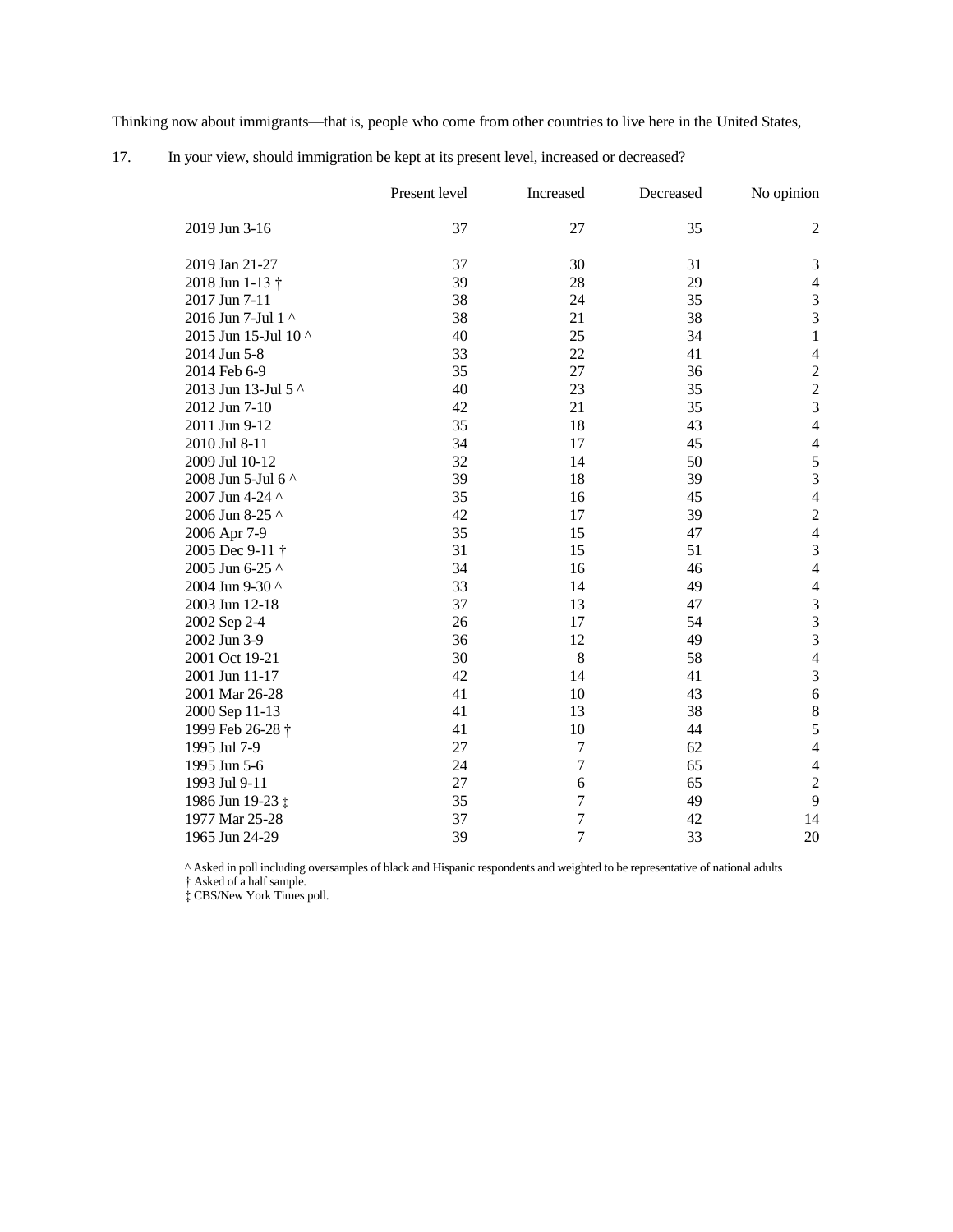18. On the whole, do you think immigration is a good thing or a bad thing for this country today?

|                              | Good thing | Bad thing | Mixed (vol.)   | No opinion     |
|------------------------------|------------|-----------|----------------|----------------|
| 2019 Jun 3-16                | 76         | 19        | 4              | ∗              |
| 2018 Jun 1-13 $\dagger$      | 75         | 19        | 4              | 2              |
| 2017 Jun 7-11                | 71         | 23        | 4              | 2              |
| 2016 Jun 7-Jul 1 ^           | 72         | 25        | 2              |                |
| 2015 Jun 15-Jul 10 ^         | 73         | 24        | 2              |                |
| 2014 Jun 5-8                 | 63         | 33        | 3              |                |
| 2013 Jun 13-Jul 5 ^          | 72         | 25        | $\overline{2}$ |                |
| 2012 Jun 7-10                | 66         | 29        | 3              | 2              |
| 2011 Jun 9-12                | 59         | 37        | 2              | 3              |
| 2010 Jul 8-11                | 57         | 36        | 4              | 2              |
| 2009 Jul 10-12               | 58         | 36        | 3              | 3              |
| 2008 Jun 5-Jul 6 $\triangle$ | 64         | 30        | 4              | $\overline{2}$ |
| 2007 Jun 4-24 ^              | 60         | 33        | 3              | 4              |
| 2006 Jun 8-25 ^              | 67         | 28        | 4              |                |
| 2005 Jun 6-25 ^              | 61         | 34        | 3              | 2              |
| 2003 Jun 12-18               | 58         | 36        | 4              | 2              |
| 2002 Jun 3-9                 | 52         | 42        | 4              | 2              |
| 2001 Jun 11-17               | 62         | 31        | 5              | 2              |

^ Asked in poll including oversamples of black and Hispanic respondents and weighted to be representative of national adults † Asked of a half sample.

19. For each of the following areas, please say whether immigrants to the United States are making the situation in the country better or worse, or not having much effect. How about -- [RANDOM ORDER]?

| 2019 Jun 3-16                             |               |       |                 |  |
|-------------------------------------------|---------------|-------|-----------------|--|
| (sorted by "better")                      | <b>Better</b> | Worse | Not much effect |  |
|                                           |               |       |                 |  |
| Food, music, and the arts                 | 57            | 10    | 32              |  |
| The economy in general                    | 43            | 31    | 25              |  |
| Social and moral values                   | 31            | 28    | 39              |  |
| Taxes                                     | 20            | 42    | 37              |  |
| Job opportunities for you and your family | 19            | 25    | 56              |  |
| The crime situation                       | ¬             | 42    | 50              |  |

## *Q.19 continued on next page*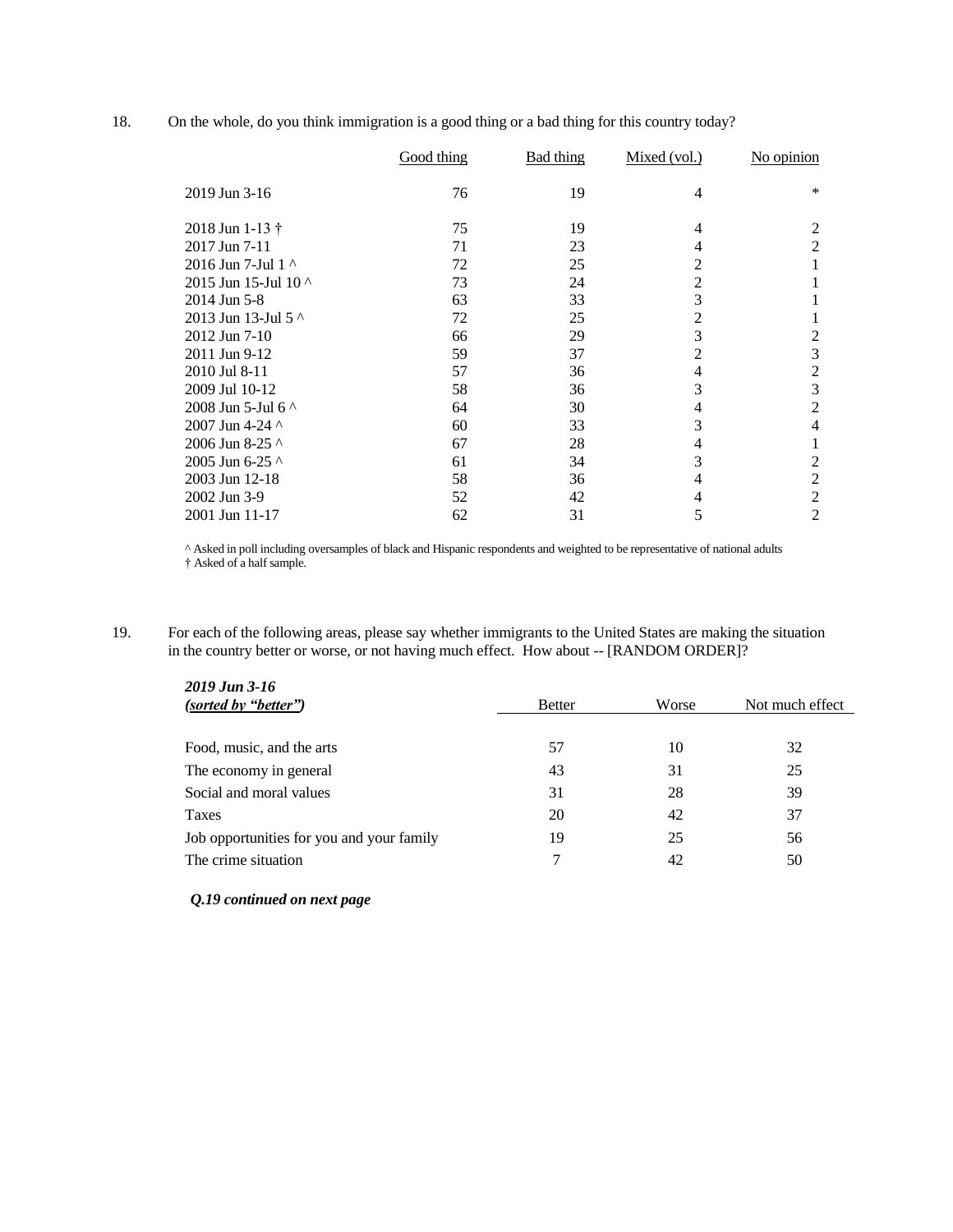## **Q.19 (IMMIGRATION EFFECTS) CONTINUED**

## **FULL RESULTS AND TRENDS:**

### **A. The crime situation**

|                       | <b>Better</b> | Worse | Not much effect | No opinion     |
|-----------------------|---------------|-------|-----------------|----------------|
| $2019$ Jun 3-16       | 7             | 42    | 50              |                |
| $2017$ Jun 7-11       | 9             | 45    | 43              |                |
| 2007 Jun 4-24 $\land$ | 4             | 58    | 34              | $\overline{4}$ |
| 2004 Jun 9-30 ^       | 6             | 47    | 43              | $\overline{4}$ |
| 2002 Jun 3-9          | 8             | 50    | 37              |                |
| 2001 Jun 11-17        |               | 50    | 38              |                |

^ Asked in poll including oversamples of black and Hispanic respondents and weighted to be representative of national adults

# **B. Job opportunities for you and your family**

|                                                                                                | <b>Better</b>              | Worse                      | Not much effect            | No opinion  |
|------------------------------------------------------------------------------------------------|----------------------------|----------------------------|----------------------------|-------------|
| $2019$ Jun 3-16                                                                                | 19                         | 25                         | 56                         | ∗           |
| $2017$ Jun 7-11<br>2007 Jun 4-24 $\sim$<br>2004 Jun 9-30 ^<br>2002 Jun 3-9<br>$2001$ Jun 11-17 | 20<br>12<br>11<br>14<br>15 | 28<br>34<br>37<br>37<br>31 | 51<br>52<br>51<br>46<br>50 | 2<br>3<br>4 |

^ Asked in poll including oversamples of black and Hispanic respondents and weighted to be representative of national adults

## **C. Food, music, and the arts**

|                        | <b>Better</b> | Worse | Not much effect | No opinion |
|------------------------|---------------|-------|-----------------|------------|
| $2019$ Jun 3-16        | 57            | 10    | 32              |            |
| $2017$ Jun 7-11        | 57            | 10    | 29              | 4          |
| 2007 Jun 4-24 $\wedge$ | 40            | 9     | 46              | 4          |
| 2004 Jun 9-30 $\land$  | 44            | 10    | 42              | 4          |
| 2002 Jun 3-9           | 54            | 10    | 31              |            |
| $2001$ Jun 11-17       | 58            | 8     | 29              |            |
|                        |               |       |                 |            |

^ Asked in poll including oversamples of black and Hispanic respondents and weighted to be representative of national adults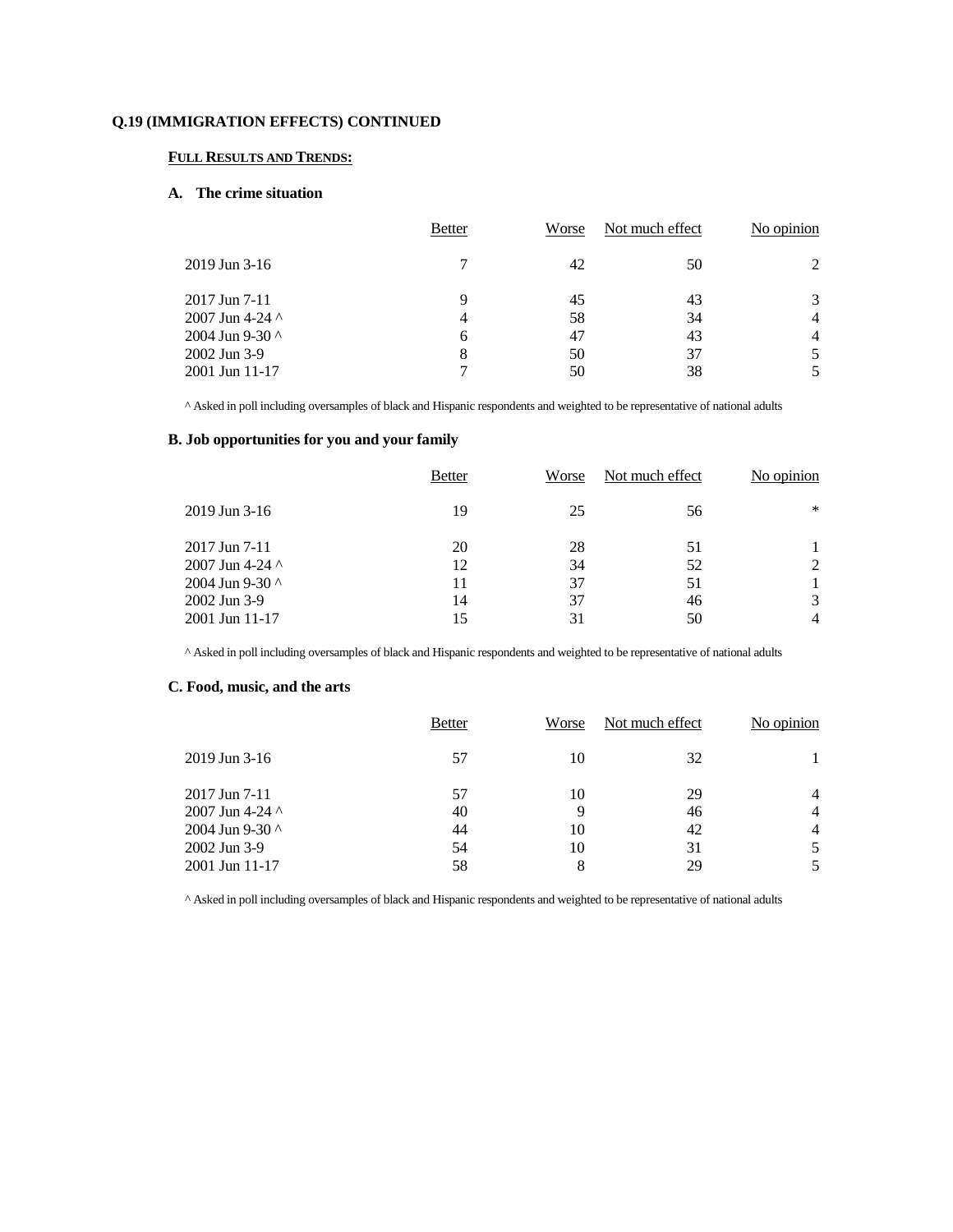# **Q.19 (IMMIGRATION EFFECTS) CONTINUED**

# **D. The economy in general**

|                        | <b>Better</b> | Worse | Not much effect | No opinion |
|------------------------|---------------|-------|-----------------|------------|
| $2019$ Jun 3-16        | 43            | 31    | 25              |            |
| $2017$ Jun 7-11        | 45            | 30    | 22              |            |
| 2007 Jun 4-24 $\wedge$ | 28            | 46    | 23              | 3          |
| 2004 Jun 9-30 ^        | 22            | 41    | 34              | 3          |
| 2002 Jun 3-9           | 32            | 36    | 28              | 4          |
| 2001 Jun 11-17         | 32            | 32    | 31              |            |

^ Asked in poll including oversamples of black and Hispanic respondents and weighted to be representative of national adults

## **E. Taxes**

|                                                                           | <b>Better</b>        | Worse                | Not much effect      | No opinion |
|---------------------------------------------------------------------------|----------------------|----------------------|----------------------|------------|
| $2019$ Jun 3-16                                                           | 20                   | 42                   | 37                   |            |
| 2017 Jun 7-11<br>2007 Jun 4-24 $\land$<br>2004 Jun 9-30 ^<br>2002 Jun 3-9 | 23<br>11<br>12<br>12 | 41<br>55<br>45<br>50 | 33<br>28<br>38<br>31 | 3<br>6     |
| 2001 Jun 11-17                                                            | 12                   | 46                   | 34                   | 8          |

^ Asked in poll including oversamples of black and Hispanic respondents and weighted to be representative of national adults

# **F. Social and moral values**

|                       | <b>Better</b> | Worse | Not much effect | No opinion |
|-----------------------|---------------|-------|-----------------|------------|
| $2019$ Jun 3-16       | 31            | 28    | 39              |            |
| $2017$ Jun 7-11       | 31            | 28    | 38              | 3          |
| 2007 Jun 4-24 $\land$ | 19            | 37    | 41              | 3          |
| 2004 Jun 9-30 ^       | 18            | 27    | 50              |            |
| 2002 Jun 3-9          | 25            | 30    | 39              | 6          |
| $2001$ Jun 11-17      | 25            | 26    | 45              | 4          |

^ Asked in poll including oversamples of black and Hispanic respondents and weighted to be representative of national adults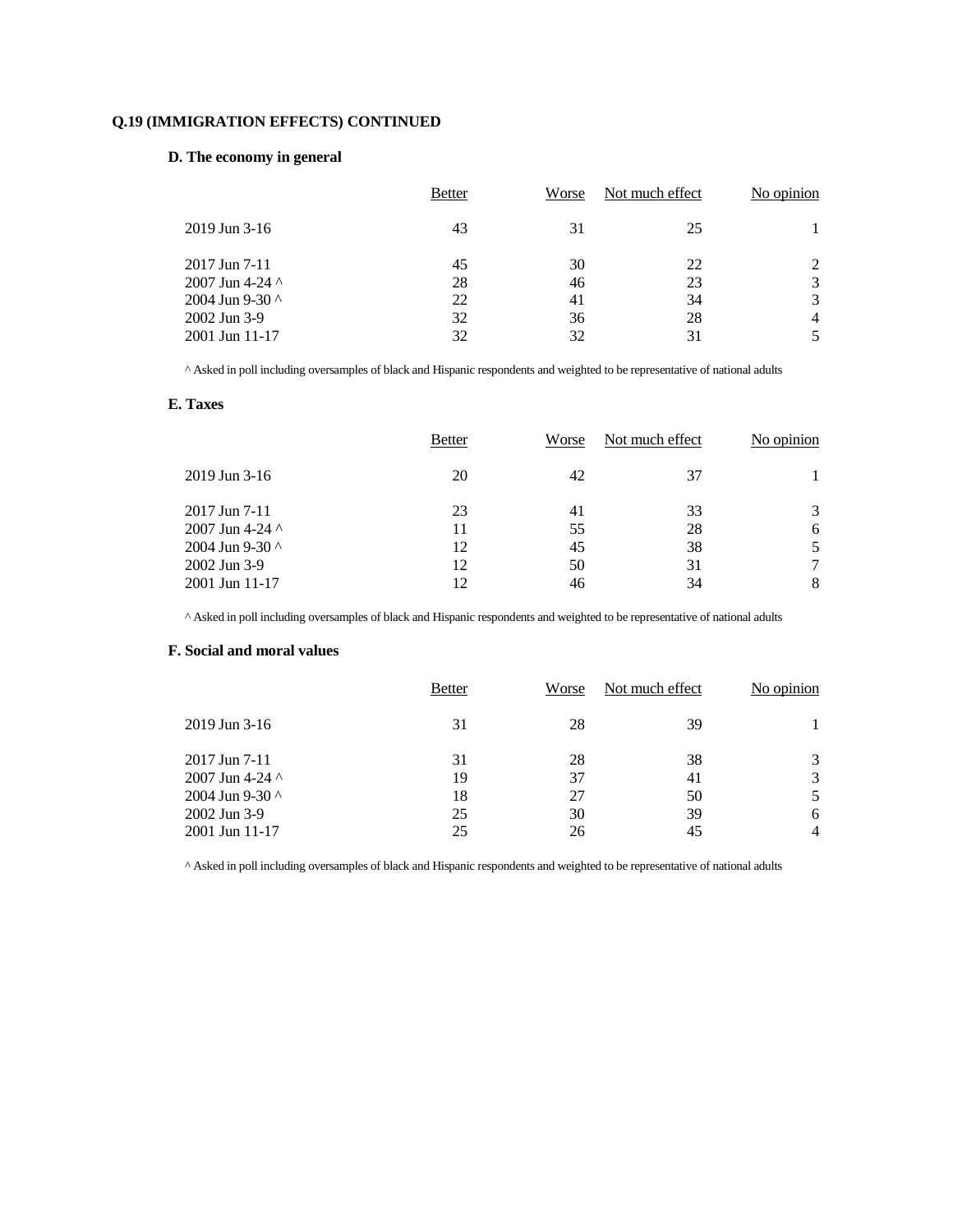20. Do you think immigrants -- [ROTATED: mostly help the economy by providing low cost labor, (or) mostly hurt the economy by driving wages down for many Americans?

|                                                                                              | Mostly<br>help             | Mostly<br>hurt             | Neither<br><u>(vol.)</u> | <b>B</b> oth<br>(vol.) | No<br>opinion         |
|----------------------------------------------------------------------------------------------|----------------------------|----------------------------|--------------------------|------------------------|-----------------------|
| $2019$ Jun 3-16                                                                              | 55                         | 37                         | 4                        | $\mathfrak{D}$         | 2                     |
| 2017 Jun 7-11 $\sim$<br>2005 Jun 6-25<br>2004 Jan 9-11 ^<br>2000 Sep 11-13<br>1999 Feb 26-28 | 49<br>42<br>30<br>44<br>42 | 40<br>49<br>65<br>40<br>48 | 3<br>2<br>3              | 2<br>3<br>3            | 4<br>3<br>2<br>6<br>6 |
| 1993 Jul 9-11                                                                                | 28                         | 64                         | $\mathfrak{D}$           |                        | 4                     |

 $^\wedge$  Asked of a half sample.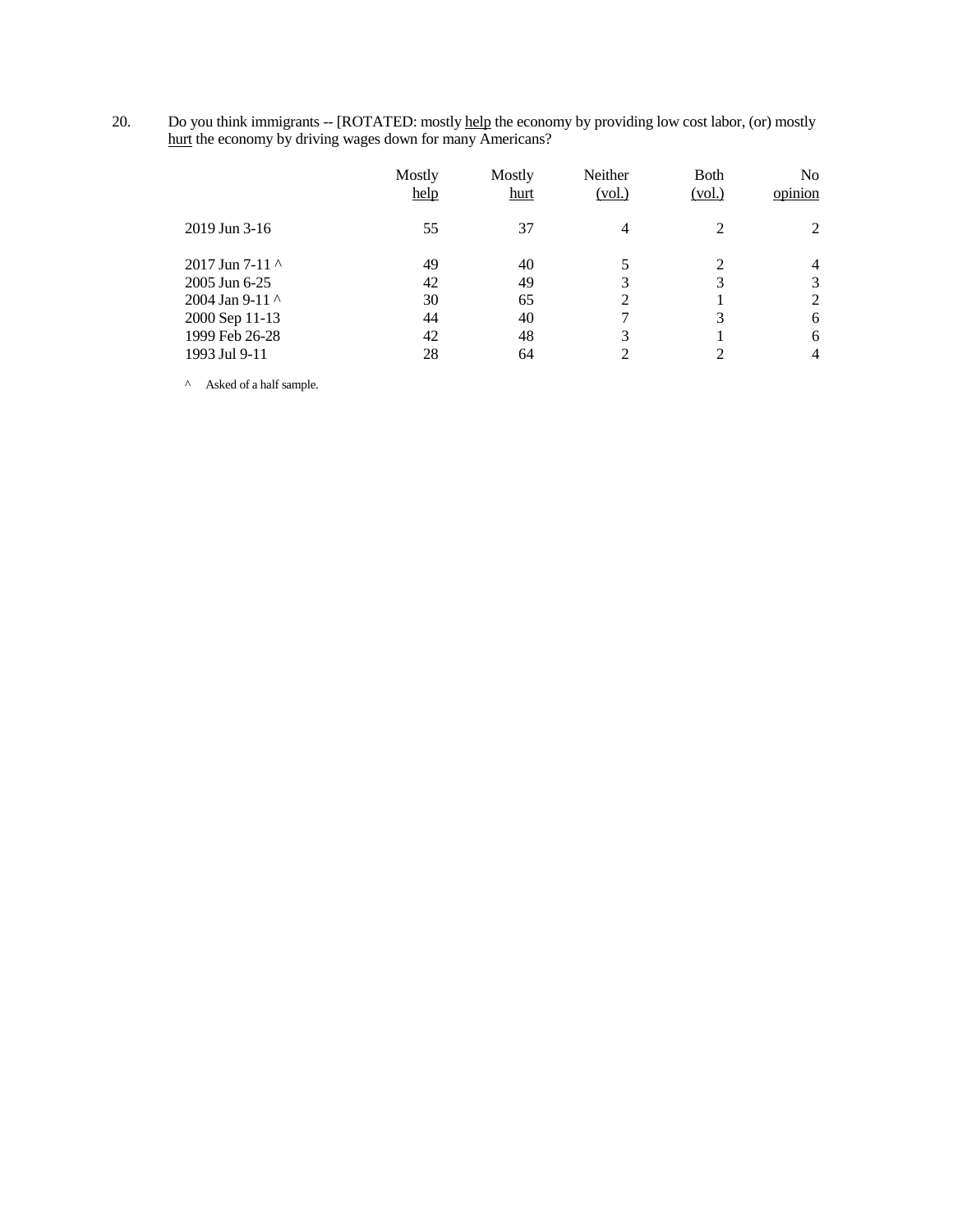|                                    |              |                | Gender          |                |                | Race I         |                | Age            |                | Education      |                 | Party I.D.     |                                              | Ideology       |                |                |                |                |
|------------------------------------|--------------|----------------|-----------------|----------------|----------------|----------------|----------------|----------------|----------------|----------------|-----------------|----------------|----------------------------------------------|----------------|----------------|----------------|----------------|----------------|
|                                    |              |                |                 |                |                |                |                |                |                | College        | Some            |                | HS Grad Republica Independe Democra Conserva |                |                |                |                |                |
|                                    |              | Total          | Male            | Female         | White          | Non-white      | 18-34          | 35-54          | $55+$          | Grad           | College         | or Less        | n                                            | nt             |                | tive           | Moderate       | Liberal        |
| <b>Total</b>                       | Unweighted n | 1015           | 527             | 488            | 740            | 257            | 210            | 260            | 536            | 459            | 332             | 219            | 308                                          | 431            | 272            | 381            | 353            | 263            |
|                                    | Weighted n   | 1015           | 500             | 515            | 673            | 330            | 292            | 318            | 394            | 331            | 292             | 388            | 268                                          | 463            | 278            | 358            | 368            | 263            |
| <b>NET ECONOMIC PROBLEMS</b>       |              | 135            | 78              | 57             | 76             | 57             | 46             | 49             | 38             | 44             | 41              | 49             | 22                                           | 83             | 30             | 31             | 71             | 32             |
|                                    |              | 13%            | 16%             | 11%            | 11%            | 17%            | 16%            | 15%            | 10%            | 13%            | 14%             | 13%            | 8%                                           | 18%            | 11%            | 9%             | 19%            | 12%            |
| Economy (General)                  |              | 37             | 16              | 22             | 19             | 18             | 11             | 18             | $\overline{7}$ | 13             | 8               | 17             | $\overline{4}$                               | 22             | 12             | 6              | 24             | $\overline{7}$ |
|                                    |              | 4%             | 3%              | 4%             | 3%             | 6%             | 4%             | 6%             | 2%             | 4%             | 3%              | 4%             | 1%                                           | 5%             | 4%             | 2%             | 7%             | 3%             |
| Unemployment-Jobs                  |              | 24             | 19              | 5              | 14             | 10             | 11             | $\overline{7}$ | 6              | $\overline{4}$ | $5\overline{5}$ | 14             | $\overline{4}$                               | 16             | $\overline{4}$ | $\overline{7}$ | 9              | 8              |
|                                    |              | 2%             | 4%              | 1%             | 2%             | 3%             | 4%             | 2%             | 1%             | 1%             | 2%              | 4%             | 1%                                           | 3%             | 2%             | 2%             | 2%             | 3%             |
| <b>Federal Budget Deficit-Debt</b> |              | 16             | 9               | $\overline{7}$ | 11             | $\overline{4}$ | $\overline{4}$ | $\overline{4}$ | 8              | 6              | 6               | $\overline{4}$ | $\overline{2}$                               | 13             | $\mathbf{1}$   | 5              | 9              | $\overline{2}$ |
|                                    |              | 2%             | 2%              | 1%             | 2%             | 1%             | 1%             | 1%             | 2%             | 2%             | 2%              | 1%             | 1%                                           | 3%             | $0\%$          | 1%             | 3%             | 1%             |
| Lack of money                      |              | 13             | 6               | $\overline{7}$ | 10             | 3              | 3              | 5              | 5              | $\overline{4}$ | 3               | $\overline{7}$ | $\overline{4}$                               | 8              | $\mathbf{1}$   | $\overline{4}$ | $\overline{7}$ | $\overline{2}$ |
|                                    |              | 1%             | 1%              | 1%             | 2%             | 1%             | 1%             | 2%             | 1%             | 1%             | 1%              | 2%             | 1%                                           | 2%             | 1%             | 1%             | 2%             | 1%             |
| <b>Taxes</b>                       |              | 11             | $\overline{7}$  | 3              | 5              | 6              | $\overline{4}$ | $\overline{2}$ | $\overline{4}$ | $\overline{2}$ | $\overline{4}$  | 5              | $\overline{4}$                               | 5              | $\overline{2}$ | 3              | $8 -$          |                |
|                                    |              | 1%             | 1%              | 1%             | 1%             | 2%             | 1%             | 1%             | 1%             | 1%             | 1%              | 1%             | 2%                                           | 1%             | 1%             | 1%             | $2% -$         |                |
| <b>Other Economic</b>              |              | 10             | $5\overline{)}$ | 5              | $\overline{2}$ | 8              | 3              | 5              | $\overline{2}$ | 3              | $5\overline{5}$ | $\overline{2}$ | $\mathbf{1}$                                 | $9 -$          |                | $\overline{2}$ | $9 -$          |                |
|                                    |              | 1%             | 1%              | 1%             | 0%             | 2%             | 1%             | 2%             | 0%             | 1%             | 2%              | 1%             | 0%                                           | $2% -$         |                | 0%             | $2% -$         |                |
| Gap Between the Rich and           |              | 10             | 8               | $\overline{2}$ | 5              | 6              | $\overline{2}$ | 6              | 3              | 5 <sup>5</sup> | $\overline{4}$  | $\mathbf{1}$   | $\mathbf{1}$                                 | $\overline{4}$ | 5              | $\mathbf{1}$   | $\overline{4}$ | 6              |
| Poor                               |              | 1%             | 2%              | 0%             | 1%             | 2%             | 1%             | 2%             | 1%             | 1%             | 2%              | 0%             | 0%                                           | 1%             | 2%             | 0%             | 1%             | 2%             |
| <b>Wage Issues</b>                 |              | 8              | 5               | $\overline{2}$ | 6              | $\overline{2}$ | $\overline{4}$ | $\overline{2}$ | 3              | $\overline{4}$ | $4 -$           |                | ı.                                           | 6              | $\overline{2}$ | $\overline{2}$ | $\overline{2}$ | $\overline{4}$ |
|                                    |              | 1%             | 1%              | 0%             | 1%             | 1%             | 1%             | 1%             | 1%             | $1\%$          | $1% -$          |                |                                              | 1%             | 1%             | 1%             | 0%             | 2%             |
| Foreign Trade-Trade Deficit        |              | 8              | $\overline{4}$  | 3              | $\overline{4}$ | $\overline{4}$ | 3              | $\mathbf{1}$   | $\overline{4}$ | 3              | 3               | $\overline{2}$ | 3                                            | 3              | $\overline{2}$ | $\overline{2}$ | 3              | 3              |
|                                    |              | 1%             | 1%              | 1%             | 1%             | 1%             | 1%             | 0%             | 1%             | 1%             | 1%              | $0\%$          | 1%                                           | 1%             | 1%             | 1%             | 1%             | 1%             |
| Cost of Living-Inflation           |              | $\overline{2}$ | $\mathbf{1}$    | $\mathbf{1}$   | $2 -$          |                |                | ı.             | $\overline{2}$ | 1              | $1 -$           |                | ŀ.                                           | $2 -$          |                | $\mathbf{1}$   | $1 -$          |                |
|                                    |              | 0%             | 0%              | 0%             | $0% -$         |                |                |                | 0%             | 0%             | $0% -$          |                |                                              | $0% -$         |                | 0%             | $0% -$         |                |
| <b>Corporate Corruption</b>        |              | $1 -$          |                 | $\mathbf{1}$   | $1 -$          |                |                |                | $\overline{1}$ | $1 -$          |                 | ı.             |                                              | $1 -$          |                |                | $1 -$          |                |
|                                    |              | 0%             |                 | 0%             | $0% -$         |                |                |                | 0%             | $0% -$         |                 |                |                                              | $0% -$         |                |                | $0% -$         |                |
| NET NON-ECONOMIC                   |              | 878            | 426             | 452            | 591            | 277            | 245            | 265            | 358            | 288            | 247             | 341            | 240                                          | 385            | 248            | 320            | 295            | 238            |
| <b>PROBLEMS</b>                    |              | 87%            | 85%             | 88%            | 88%            | 84%            | 84%            | 83%            | 91%            | 87%            | 84%             | 88%            | 90%                                          | 83%            | 89%            | 90%            | 80%            | 90%            |
| <b>The Government</b>              |              | 260            | 144             | 116            | 187            | 70             | 43             | 74             | 137            | 101            | 60              | 99             | 63                                           | 108            | 89             | 85             | 87             | 74             |
|                                    |              | 26%            | 29%             | 23%            | 28%            | 21%            | 15%            | 23%            | 35%            | 30%            | 21%             | 26%            | 23%                                          | 23%            | 32%            | 24%            | 24%            | 28%            |
| <b>Immigration-Illegal Aliens</b>  |              | 232            | 126             | 106            | 157            | 70             | 34             | 77             | 119            | 71             | 68              | 93             | 113                                          | 98             | 20             | 140            | 54             | 32             |
|                                    |              | 23%            | 25%             | 21%            | 23%            | 21%            | 12%            | 24%            | 30%            | 21%            | 23%             | 24%            | 42%                                          | 21%            | 7%             | 39%            | 15%            | 12%            |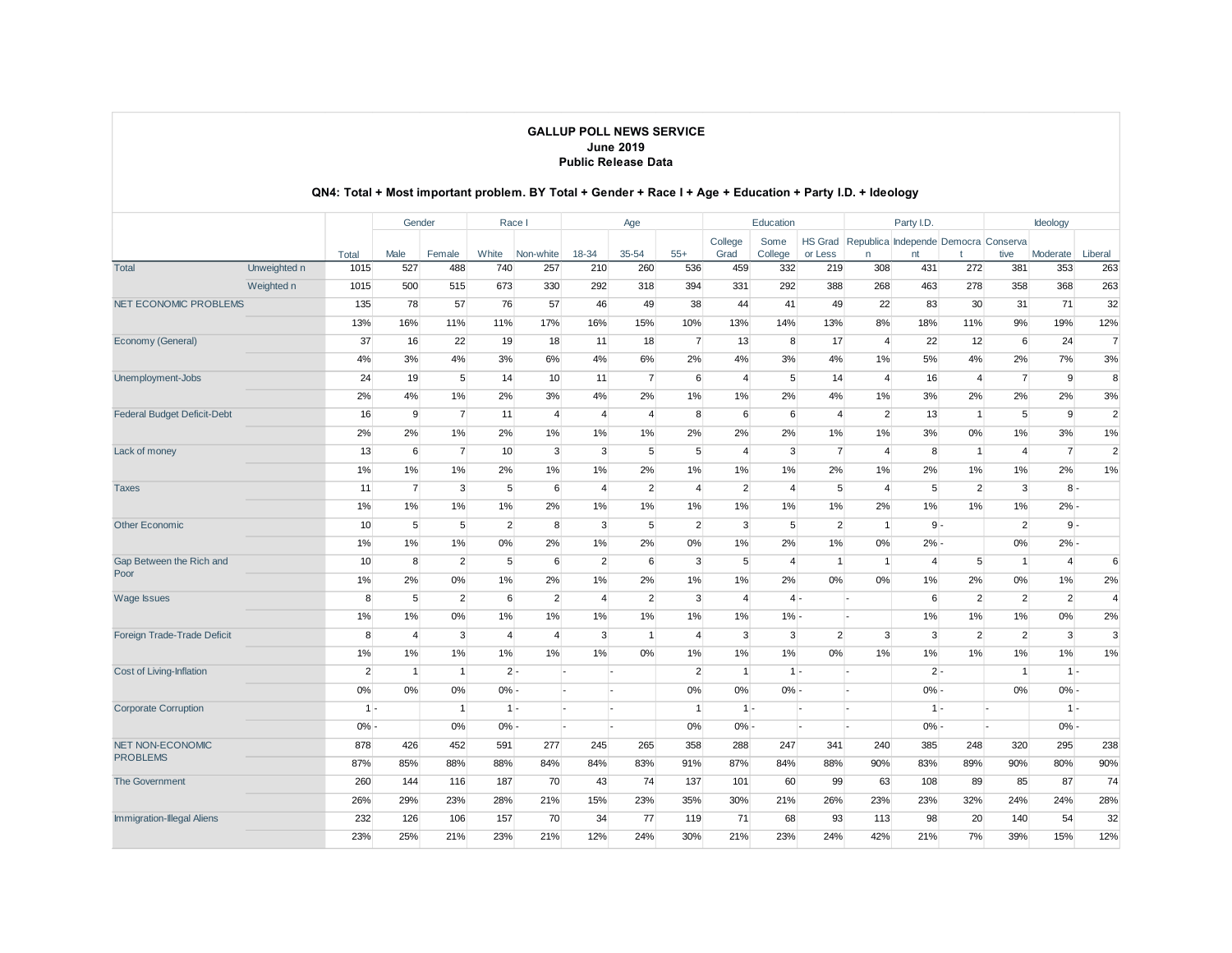|                                 |              |       | Gender          |        |                 | Race I          |                 | Age                     |                |                | Education       |                |                | Party I.D.      |                                      |                | Ideology        |                |
|---------------------------------|--------------|-------|-----------------|--------|-----------------|-----------------|-----------------|-------------------------|----------------|----------------|-----------------|----------------|----------------|-----------------|--------------------------------------|----------------|-----------------|----------------|
|                                 |              |       |                 |        |                 |                 |                 |                         |                | College        | Some            | HS Grad        |                |                 | Republica Independe Democra Conserva |                |                 |                |
|                                 |              | Total | Male            | Female | White           | Non-white       | 18-34           | 35-54                   | $55+$          | Grad           | College         | or Less        | n              | nt              |                                      | tive           | Moderate        | Liberal        |
| <b>Total</b>                    | Unweighted n | 1015  | 527             | 488    | 740             | 257             | 210             | 260                     | 536            | 459            | 332             | 219            | 308            | 431             | 272                                  | 381            | 353             | 263            |
|                                 | Weighted n   | 1015  | 500             | 515    | 673             | 330             | 292             | 318                     | 394            | 331            | 292             | 388            | 268            | 463             | 278                                  | 358            | 368             | 263            |
| Healthcare/Insurance            |              | 67    | 34              | 34     | 45              | 21              | 19              | 23                      | 24             | 23             | 23              | 21             | 13             | 34              | 20                                   | 17             | 32              | 17             |
|                                 |              | 7%    | 7%              | 7%     | 7%              | 6%              | 7%              | 7%                      | 6%             | 7%             | 8%              | 5%             | 5%             | 7%              | 7%                                   | 5%             | 9%              | 7%             |
| <b>Race Relations</b>           |              | 56    | 13              | 43     | 19              | 36              | 25              | 20                      | 12             | 9              | 15              | 32             | $\overline{7}$ | 28              | 21                                   | 9              | 24              | 22             |
|                                 |              | 6%    | 3%              | 8%     | 3%              | 11%             | 8%              | 6%                      | 3%             | 3%             | 5%              | 8%             | 3%             | 6%              | 8%                                   | 3%             | 7%              | 8%             |
| <b>Environment-Pollution</b>    |              | 41    | 18              | 23     | 37              | $\overline{4}$  | 16              | 12                      | 13             | 28             | 9               | 4              | $\overline{1}$ | 17              | $24 -$                               |                | 16              | 25             |
|                                 |              | 4%    | 4%              | 5%     | 6%              | 1%              | 5%              | 4%                      | 3%             | 8%             | 3%              | 1%             | $0\%$          | 4%              | $9% -$                               |                | 4%              | 9%             |
| Poverty-Hunger-<br>Homelessness |              | 36    | 13              | 23     | 18              | 18              | 19              | $\overline{7}$          | 10             | $\overline{4}$ | 9               | 23             | 3              | 23              | 10                                   | 8              | 14              | 13             |
|                                 |              | 4%    | 3%              | 5%     | 3%              | 5%              | 7%              | 2%                      | 2%             | 1%             | 3%              | 6%             | $1\%$          | 5%              | 4%                                   | 2%             | 4%              | 5%             |
| Moral/Ethical/Family Decline    |              | 34    | 12              | 22     | 26              | 8               | 6               | 13                      | 14             | 9              | 10 <sup>1</sup> | 15             | 14             | 15              | 5                                    | 17             | 12              | 5              |
|                                 |              | 3%    | 2%              | 4%     | 4%              | 3%              | 2%              | 4%                      | 4%             | 3%             | 3%              | 4%             | 5%             | 3%              | 2%                                   | 5%             | 3%              | 2%             |
| Unifying the Country            |              | 33    | 12              | 21     | 27              | 6               | $\overline{4}$  | 16                      | 13             | 11             | 15              | 8              | $\overline{7}$ | 13              | 13                                   | 11             | 13              | 9              |
|                                 |              | 3%    | 2%              | 4%     | 4%              | 2%              | 1%              | 5%                      | 3%             | 3%             | 5%              | 2%             | 2%             | 3%              | 5%                                   | 3%             | 4%              | 3%             |
| <b>Abortion Issues</b>          |              | 32    | 8               | 24     | 17              | 15              | 21              | $\overline{7}$          | 5              | 9              | $\overline{7}$  | 17             | 5              | 10 <sup>1</sup> | 17                                   | $\overline{4}$ | 15              | 14             |
|                                 |              | 3%    | 2%              | 5%     | 3%              | 5%              | 7%              | 2%                      | 1%             | 3%             | 2%              | 4%             | 2%             | 2%              | 6%                                   | 1%             | 4%              | 5%             |
| Education                       |              | 32    | 16              | 16     | 21              | 10 <sup>°</sup> | 17              | 9                       | 6              | 15             | 11              | 5              | 5              | 16              | 10                                   | $\overline{7}$ | 11              | 13             |
|                                 |              | 3%    | 3%              | 3%     | 3%              | 3%              | 6%              | 3%                      | 2%             | 5%             | 4%              | $1\%$          | 2%             | 4%              | 4%                                   | 2%             | 3%              | 5%             |
| Lack of respect for each other  |              | 28    | 18              | 10     | 18              | 9               | 11              | 5                       | 12             | $\overline{7}$ | 6               | 13             | 5              | 13              | 9                                    | $\overline{7}$ | 12              | 9              |
|                                 |              | 3%    | 4%              | 2%     | 3%              | 3%              | 4%              | 1%                      | 3%             | 2%             | 2%              | 3%             | 2%             | 3%              | 3%                                   | 2%             | 3%              | 3%             |
| Judicial System/Courts/Laws     |              | 27    | 9               | 18     | 11              | 16              | 15              | 8                       | $\overline{4}$ | 11             | 6               | 11             | 3              | 13              | 11                                   | 13             | $\overline{4}$  | 10             |
|                                 |              | 3%    | 2%              | 3%     | 2%              | 5%              | 5%              | 3%                      | 1%             | 3%             | 2%              | 3%             | 1%             | 3%              | 4%                                   | 4%             | 1%              | 4%             |
| Crime-Violence                  |              | 25    | 12              | 13     | $\overline{7}$  | 19              | 9               | 12                      | $\overline{4}$ | 3              | 5               | 17             | $\overline{1}$ | 20              | 5                                    | 13             | $\overline{7}$  | 5              |
|                                 |              | 3%    | 2%              | 3%     | 1%              | 6%              | 3%              | 4%                      | 1%             | 1%             | 2%              | 4%             | 0%             | 4%              | 2%                                   | 4%             | 2%              | 2%             |
| International Problems-Foreign  |              | 19    | 13              | 6      | $19 -$          |                 | $\overline{4}$  | $\overline{7}$          | 8              | 8              | 5 <sup>5</sup>  | $\overline{7}$ | 5              | 10 <sup>1</sup> | 5                                    | $\overline{2}$ | 10              | $\overline{4}$ |
| <b>Affairs</b>                  |              | 2%    | 3%              | 1%     | $3% -$          |                 | 1%              | 2%                      | 2%             | 2%             | 2%              | 2%             | 2%             | 2%              | 2%                                   | 1%             | 3%              | 2%             |
| Welfare                         |              | 14    | $5\overline{5}$ | 9      | 10 <sup>1</sup> | 3               | $6\overline{6}$ | $5\overline{5}$         | 3              | $\overline{2}$ | $\overline{4}$  | 8              | $\overline{4}$ | 8               | $\overline{2}$                       | $\overline{4}$ | 6               | $\overline{4}$ |
|                                 |              | 1%    | 1%              | 2%     | 2%              | 1%              | 2%              | 1%                      | 1%             | 0%             | $1\%$           | 2%             | 1%             | 2%              | 1%                                   | 1%             | 2%              | 1%             |
| <b>Gun control/Guns</b>         |              | 14    | 3               | 10     | 6               | 8               | 6               | $\overline{\mathbf{A}}$ | $\overline{4}$ | 6              | $8 -$           |                | $\overline{1}$ | 5 <sup>5</sup>  | $\overline{7}$                       | $\overline{1}$ | $5\overline{)}$ | 8              |
|                                 |              | 1%    | 1%              | 2%     | 1%              | 2%              | 2%              | 1%                      | 1%             | 2%             | $3% -$          |                | 0%             | 1%              | 3%                                   | 0%             | 1%              | 3%             |
|                                 |              |       |                 |        |                 |                 |                 |                         |                |                |                 |                |                |                 |                                      |                |                 |                |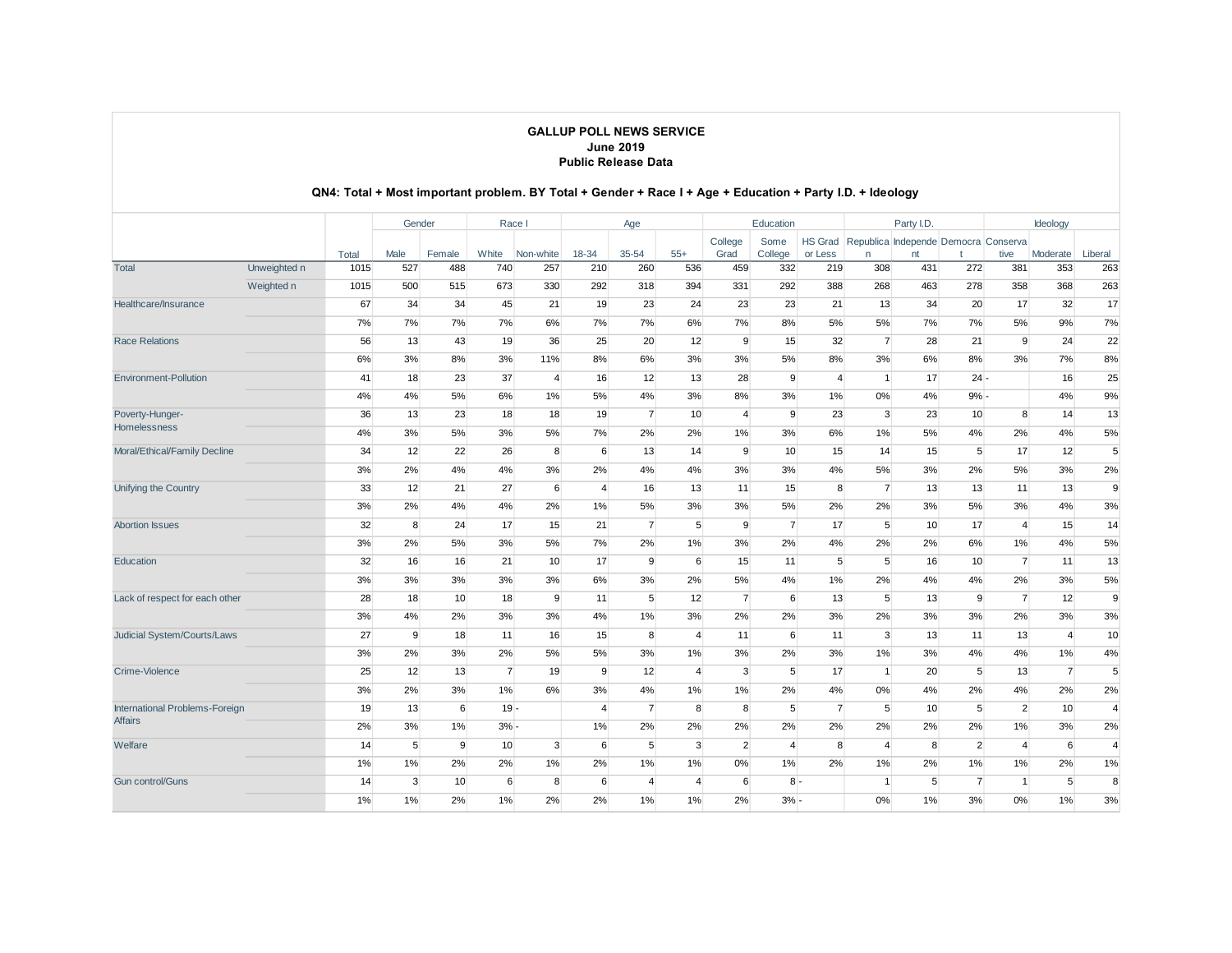|                                 |              |                  | Gender         |                | Race I         |                |                | Age            |                |                | Education      |                |                                      | Party I.D.     |                |                | Ideology       |                |
|---------------------------------|--------------|------------------|----------------|----------------|----------------|----------------|----------------|----------------|----------------|----------------|----------------|----------------|--------------------------------------|----------------|----------------|----------------|----------------|----------------|
|                                 |              |                  |                |                |                |                |                |                |                | College        | Some           | HS Grad        | Republica Independe Democra Conserva |                |                |                |                |                |
|                                 |              | Total            | Male           | Female         | White          | Non-white      | 18-34          | 35-54          | $55+$          | Grad           | College        | or Less        | n                                    | nt             |                | tive           | Moderate       | Liberal        |
| <b>Total</b>                    | Unweighted n | 1015             | 527            | 488            | 740            | 257            | 210            | 260            | 536            | 459            | 332            | 219            | 308                                  | 431            | 272            | 381            | 353            | 263            |
|                                 | Weighted n   | 1015             | 500            | 515            | 673            | 330            | 292            | 318            | 394            | 331            | 292            | 388            | 268                                  | 463            | 278            | 358            | 368            | 263            |
| <b>Drugs</b>                    |              | 13               | 6              | $\overline{7}$ | 8              | $\sqrt{5}$     | 5              | 5              | $\overline{4}$ | $\overline{2}$ | 5              | 6              | $5\overline{)}$                      | 3              | 5              | 6              | $\mathbf{3}$   | $\overline{4}$ |
|                                 |              | $1\%$            | $1\%$          | 1%             | $1\%$          | 2%             | 2%             | 1%             | 1%             | 1%             | 2%             | 2%             | 2%                                   | 1%             | 2%             | 2%             | 1%             | 1%             |
| <b>Childrens Needs</b>          |              | 9                | $\overline{4}$ | 5              | 3              | 6              | 6              | $\overline{2}$ | 1              | $\overline{2}$ | $\vert$ 1      | 6              | $\overline{2}$                       |                | $5 -$          | 6              | $\overline{0}$ | $\mathbf{3}$   |
|                                 |              | 1%               | 1%             | 1%             | 0%             | 2%             | 2%             | 1%             | 0%             | 0%             | 0%             | 2%             | 1%                                   | $1\%$          |                | 2%             | 0%             | 1%             |
| <b>Election/Election Reform</b> |              | 9                | 5              | $\overline{4}$ | $\overline{7}$ | $\overline{2}$ | 5              | $\overline{4}$ | $\mathbf{1}$   | $\overline{4}$ | $\overline{2}$ | 3              | $\vert$                              | 3              | 5              | $\mathbf{1}$   | $\overline{4}$ | $\overline{4}$ |
|                                 |              | $1\%$            | 1%             | 1%             | 1%             | 1%             | 2%             | 1%             | 0%             | 1%             | 1%             | 1%             | $0\%$                                | 1%             | 2%             | 0%             | 1%             | 2%             |
| The media                       |              | 9                | $\overline{4}$ | 5              | $\overline{2}$ | $\overline{7}$ | 6              | $\mathbf{1}$   | 3              | $\mathbf{3}$   | $\overline{4}$ | $\overline{2}$ | $5\overline{5}$                      | $4 -$          |                | 8              | $1 -$          |                |
|                                 |              | $1\%$            | $1\%$          | 1%             | 0%             | 2%             | 2%             | $0\%$          | 1%             | $1\%$          | 1%             | 1%             | 2%                                   | $1% -$         |                | 2%             | $0% -$         |                |
| <b>Situation with China</b>     |              | 8                | 8              | $\mathbf 0$    | $8 -$          |                | $\overline{2}$ | 3              | $\mathbf{3}$   | $\mathbf{3}$   | $\overline{0}$ | 5 <sup>5</sup> | $\overline{2}$                       | 5              | $\mathbf{1}$   | 6              | $2 -$          |                |
|                                 |              | 1%               | 2%             | 0%             | $1% -$         |                | $1\%$          | 1%             | 1%             | 1%             | 0%             | 1%             | 1%                                   | 1%             | 0%             | 2%             | $1% -$         |                |
| <b>National Security</b>        |              | 8                | 5              | 3              | $\overline{4}$ | 3              | $\overline{2}$ | 3              | 3              | $\overline{2}$ | $\overline{2}$ | 3              | $\overline{2}$                       | $\overline{2}$ | $\overline{4}$ | 6              | $\overline{0}$ | $\mathbf{1}$   |
|                                 |              | 1%               | $1\%$          | 0%             | 1%             | 1%             | 1%             | 1%             | 1%             | 1%             | 1%             | 1%             | 1%                                   | 0%             | 1%             | 2%             | 0%             | 0%             |
| Foreign Aid-Focus Overseas      |              | $\boldsymbol{6}$ | $\overline{4}$ | $\overline{2}$ | $\sqrt{5}$     | $0 -$          |                | $\overline{2}$ | $\overline{4}$ | $\mathbf{1}$   | $\overline{3}$ | $\mathbf{1}$   | $\overline{2}$                       | $\overline{3}$ | $\mathbf{1}$   | 3              | $\overline{2}$ | $\mathbf{1}$   |
|                                 |              | $1\%$            | $1\%$          | 0%             | $1\%$          | $0% -$         |                | 1%             | 1%             | $0\%$          | 1%             | $0\%$          | 1%                                   | 1%             | 0%             | 1%             | 1%             | 0%             |
| <b>School Shootings</b>         |              | 5                | $\overline{4}$ | $\mathbf{1}$   | $\mathbf{1}$   | $\overline{4}$ | $4 -$          |                | 1              | $\mathbf{1}$   | $\overline{2}$ | 3              | $\overline{1}$                       | $\overline{4}$ | $\mathbf 0$    | $\overline{4}$ | $\mathbf{1}$   | $\overline{1}$ |
|                                 |              | 1%               | 1%             | 0%             | 0%             | 1%             | $1%$ .         |                | 0%             | 0%             | 1%             | 1%             | 0%                                   | 1%             | 0%             | 1%             | 0%             | 0%             |
| Care for the Elderly            |              | $5 -$            |                | 5              | $\mathbf{1}$   | $4 -$          |                | 3              | $2 -$          |                | $\mathbf{1}$   | $4 -$          |                                      | 4              | $\mathbf{1}$   | $4 -$          |                | $\mathbf{1}$   |
|                                 |              | $0% -$           |                | 1%             | 0%             | $1% -$         |                | 1%             | $1% -$         |                | 0%             | $1% -$         |                                      | 1%             | 0%             | $1% -$         |                | 0%             |
| Police brutality                |              | $5\overline{5}$  | 3              | $2 -$          |                | $\overline{4}$ | $\overline{4}$ | $0 -$          |                | $2 -$          |                | $2 -$          |                                      | $\overline{2}$ | $3 -$          |                | 3              | $\mathbf{1}$   |
|                                 |              | $0\%$            | $1\%$          | $0% -$         |                | $1\%$          | $1\%$          | $0% -$         |                | $1% -$         |                | $1% -$         |                                      | 0%             | $1% -$         |                | 1%             | 0%             |
| Fear of War                     |              | $5 -$            |                | 5              | $\mathbf{1}$   | 3              | $3 -$          |                | $\mathbf{1}$   | $1 -$          |                | 3              | $\overline{0}$                       | $4 -$          |                | $\overline{4}$ | $\overline{0}$ | $\overline{0}$ |
|                                 |              | $0% -$           |                | 1%             | 0%             | 1%             | $1% -$         |                | 0%             | $0% -$         |                | 1%             | 0%                                   | $1% -$         |                | 1%             | $0\%$          | 0%             |
| Gay marriage/Homosexual         |              | $\overline{4}$   | $\mathbf{1}$   | 3              | $\mathbf 0$    | $\overline{4}$ | $\mathbf{1}$   | 3              | $0 -$          |                | $\mathbf{1}$   | 3              | $\mathbf{1}$                         |                | $3 -$          | $\overline{1}$ | $3 -$          |                |
| rights                          |              | $0\%$            | $0\%$          | 1%             | 0%             | 1%             | 0%             | 1%             | $0% -$         |                | 0%             | $1\%$          | 0%                                   | $1% -$         |                | 0%             | $1% -$         |                |
|                                 |              |                  |                |                |                |                |                |                |                |                |                |                |                                      |                |                |                |                |                |
| Iraq                            |              | 3                | $\mathbf{1}$   | $\overline{2}$ | $3 -$          |                | $2 -$          |                | $1 -$          |                |                | $3 -$          |                                      |                | $3 -$          | $\mathbf{1}$   | $2 -$          |                |
|                                 |              | $0\%$            | $0\%$          | 0%             | $0% -$         |                | $1% -$         |                | $0% -$         |                |                | $1% -$         |                                      | $1% -$         |                | 0%             | $1% -$         |                |
| <b>Situation with Russia</b>    |              | $\overline{2}$   | $\overline{2}$ | $\mathbf{0}$   | $\mathbf{1}$   | $1$ -          |                |                | $\overline{2}$ | $\overline{0}$ | $2 -$          |                | $\overline{ }$                       |                | $2 -$          | $\overline{1}$ | 1              | $\Omega$       |
|                                 |              | $0\%$            | $0\%$          | 0%             | 0%             | $0% -$         |                |                | 1%             | $0\%$          | $1% -$         |                | ŀ.                                   | $0% -$         |                | 0%             | $0\%$          | 0%             |
| Lack of a Military/Defense      |              | $\overline{2}$   | $2 -$          |                | $2 -$          |                |                |                | $2 -$          |                |                | $\overline{2}$ | $2 -$                                |                | ı.             |                | $2 -$          |                |
|                                 |              | 0%               | $0% -$         |                | $0% -$         |                |                |                | $0\%$          |                |                | $0\%$          | $1% -$                               |                |                |                | 0%             |                |
| Overpopulation                  |              | $\overline{2}$   | $2 -$          |                | $\mathbf{1}$   | $1 -$          |                | $\mathbf{1}$   | 1              | $1 -$          |                | $1 -$          |                                      | 1              | $1 -$          |                | ı.             | $\overline{2}$ |
|                                 |              | $0\%$            | $0%$ .         |                | $0\%$          | $0% -$         |                | 0%             | $0\%$          | $0% -$         |                | $0% -$         |                                      | 0%             | 0%             |                |                | 1%             |
| <b>Social Security Issues</b>   |              | $\overline{2}$   | $\mathbf{0}$   | $\mathbf{1}$   | $2 -$          |                |                | 1              | $\mathbf{1}$   | $2 -$          |                |                |                                      | $\mathbf{0}$   | $\mathbf{1}$   | $\mathbf{1}$   | $\mathbf{0}$   | $\mathbf 0$    |
|                                 |              | 0%               | 0%             | 0%             | $0% -$         |                |                | 0%             | 0%             | $0% -$         |                |                |                                      | 0%             | 0%             | 0%             | 0%             | 0%             |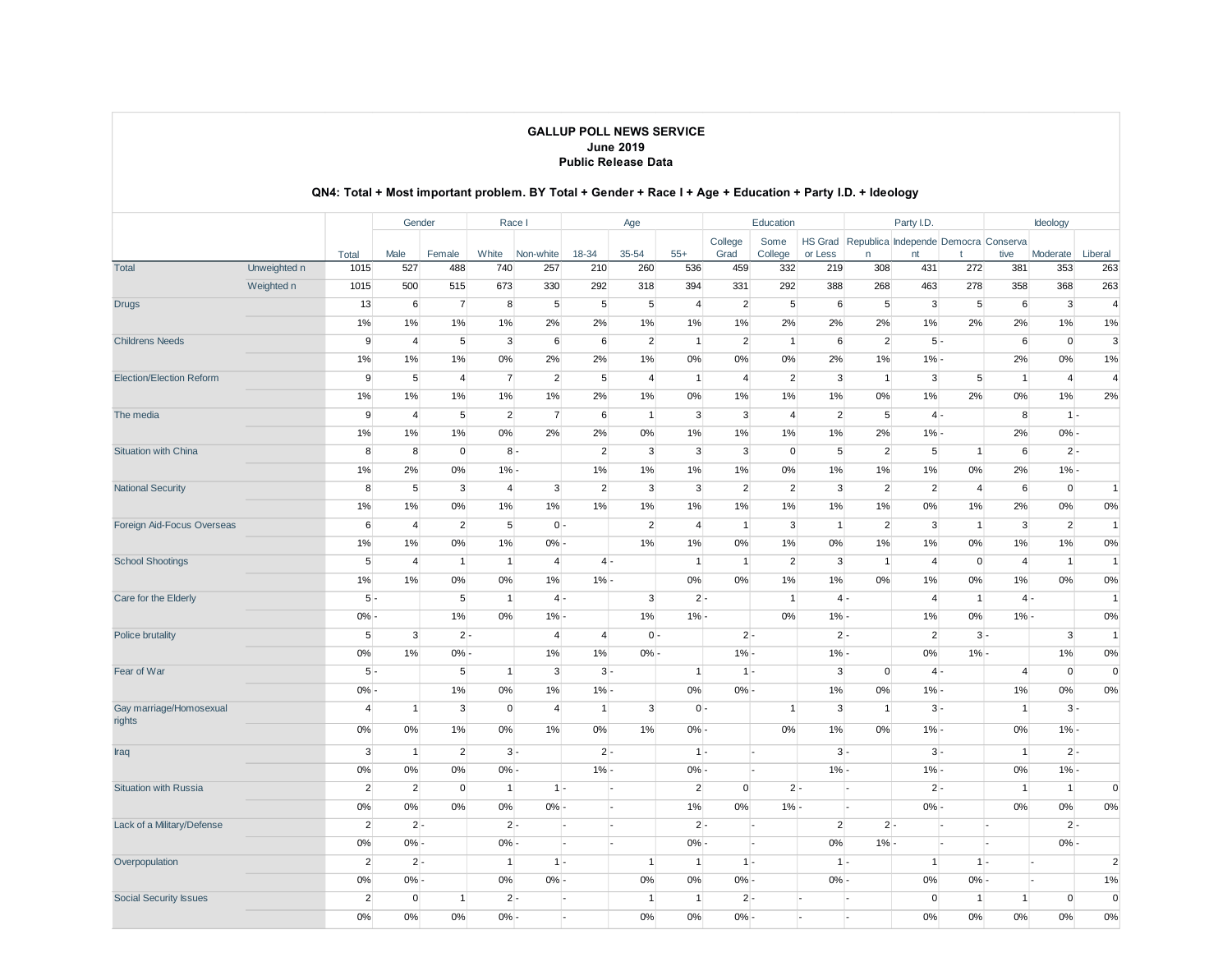|                            |              |          | Gender         |                |         | Race I         |       | Age      |                |                 | Education       |                    |                 | Party I.D. |                                      |                | Ideology       |                |
|----------------------------|--------------|----------|----------------|----------------|---------|----------------|-------|----------|----------------|-----------------|-----------------|--------------------|-----------------|------------|--------------------------------------|----------------|----------------|----------------|
|                            |              | Total    | Male           | Female         | White   | Non-white      | 18-34 | 35-54    | $55+$          | College<br>Grad | Some<br>College | HS Grad<br>or Less | n               | nt         | Republica Independe Democra Conserva | tive           | Moderate       | Liberal        |
| <b>Total</b>               | Unweighted n | 1015     | 527            | 488            | 740     | 257            | 210   | 260      | 536            | 459             | 332             | 219                | 308             | 431        | 272                                  | 381            | 353            | 263            |
|                            | Weighted n   | 1015     | 500            | 515            | 673     | 330            | 292   | 318      | 394            | 331             | 292             | 388                | 268             | 463        | 278                                  | 358            | 368            | 263            |
| Advancement of             |              | $1 -$    |                |                |         | $1 -$          |       |          | $1 -$          |                 |                 | $1 -$              |                 |            | $1 -$                                |                |                |                |
| computers/technology       |              | $0% -$   |                | 0%             | $0% -$  |                |       |          | $0% -$         |                 |                 | $0% -$             |                 |            | $0% -$                               |                |                |                |
| Terrorism                  |              |          |                |                |         | $1 -$          |       | $\Omega$ |                | $\overline{0}$  | $1 -$           |                    |                 |            | $0 -$                                |                | $1 -$          |                |
|                            |              | 0%       | 0%             | 0%             | $0% -$  |                |       | 0%       | $0\%$          | 0%              | $0% -$          |                    | 0%              | $0% -$     |                                      | 0%             | $0% -$         |                |
| Natural disaster response  |              |          | $1 -$          |                |         | $1 -$          |       | $1 -$    |                |                 | $1 -$           |                    |                 |            | $1 -$                                | $1 -$          |                |                |
|                            |              | 0%       | $0% -$         |                | $0% -$  |                |       | $0% -$   |                |                 | $0% -$          |                    |                 | $0% -$     |                                      | $0% -$         |                |                |
| Medicare Increases-Senior  |              | $0 -$    |                | $\Omega$       | $0 -$   |                |       |          | $\Omega$       | $0 -$           |                 |                    |                 |            | $0 -$                                |                |                | $\Omega$       |
| Citizen Insurance          |              | $0% -$   |                | 0%             | $0\%$ - |                |       |          | 0%             | $0% -$          |                 |                    |                 |            | $0% -$                               |                |                | 0%             |
| Lack of energy Sources     |              | $\Omega$ | $0 -$          |                |         |                |       |          | $\Omega$       | $0 -$           |                 |                    |                 |            | $0 -$                                |                | $0 -$          |                |
|                            |              | 0%       | $0% -$         |                |         |                |       |          | 0%             | $0% -$          |                 |                    |                 | $0% -$     |                                      |                | $0% -$         |                |
| War-Conflict in the Middle |              | $\Omega$ | $0 -$          |                |         | $0 -$          |       |          | $\Omega$       | $0 -$           |                 |                    |                 |            | $0 -$                                | $0 -$          |                |                |
| East                       |              | 0%       | $0% -$         |                | $0% -$  |                |       |          | 0%             | $0% -$          |                 |                    |                 | $0% -$     |                                      | $0% -$         |                |                |
| <b>NET OTHER</b>           |              | 41       | 25             | 16             | 22      | 18             | 17    | 13       | 11             | 13              | 16              | 13                 | 10 <sup>1</sup> | 21         | 9                                    | 13             | 20             | $\overline{7}$ |
|                            |              | 4%       | 5%             | 3%             | 3%      | 6%             | 6%    | 4%       | 3%             | 4%              | 5%              | 3%                 | 4%              | 4%         | 3%                                   | 4%             | 5%             | 3%             |
| Other                      |              | 24       | 17             | $\overline{7}$ | 14      | 9              | 11    | 6        | $\overline{7}$ | 8               | 10 <sup>1</sup> | 5                  | 5               | 13         | 5                                    | $\Delta$       | 13             | 5              |
|                            |              | 2%       | 3%             | 1%             | 2%      | 3%             | 4%    | 2%       | 2%             | 3%              | 3%              | 1%                 | 2%              | 3%         | 2%                                   | 1%             | 4%             | 2%             |
| None                       |              | 5        | $\overline{4}$ |                | 3       | $\mathbf{3}$   | 3     |          | $\overline{2}$ |                 | $\overline{1}$  | $3 -$              |                 |            | 1                                    | $\overline{2}$ | $\overline{2}$ | -1             |
|                            |              | 1%       | 1%             | 0%             | 0%      | 1%             | 1%    | 0%       | 0%             | 0%              | $0\%$           | $1% -$             |                 | 1%         | 1%                                   | 1%             | 1%             | 1%             |
| <b>REF</b>                 |              | 12       | $\overline{4}$ | 8              | 5       | $\overline{7}$ | 3     | 6        | $\overline{2}$ | $\mathbf{3}$    | 5               | 5                  | 6               |            | $\overline{2}$                       | 6              | 5              |                |
|                            |              | 1%       | 1%             | 1%             | 1%      | 2%             | 1%    | 2%       | 1%             | $1\%$           | 2%              | 1%                 | 2%              | 1%         | 1%                                   | 2%             | 1%             | 0%             |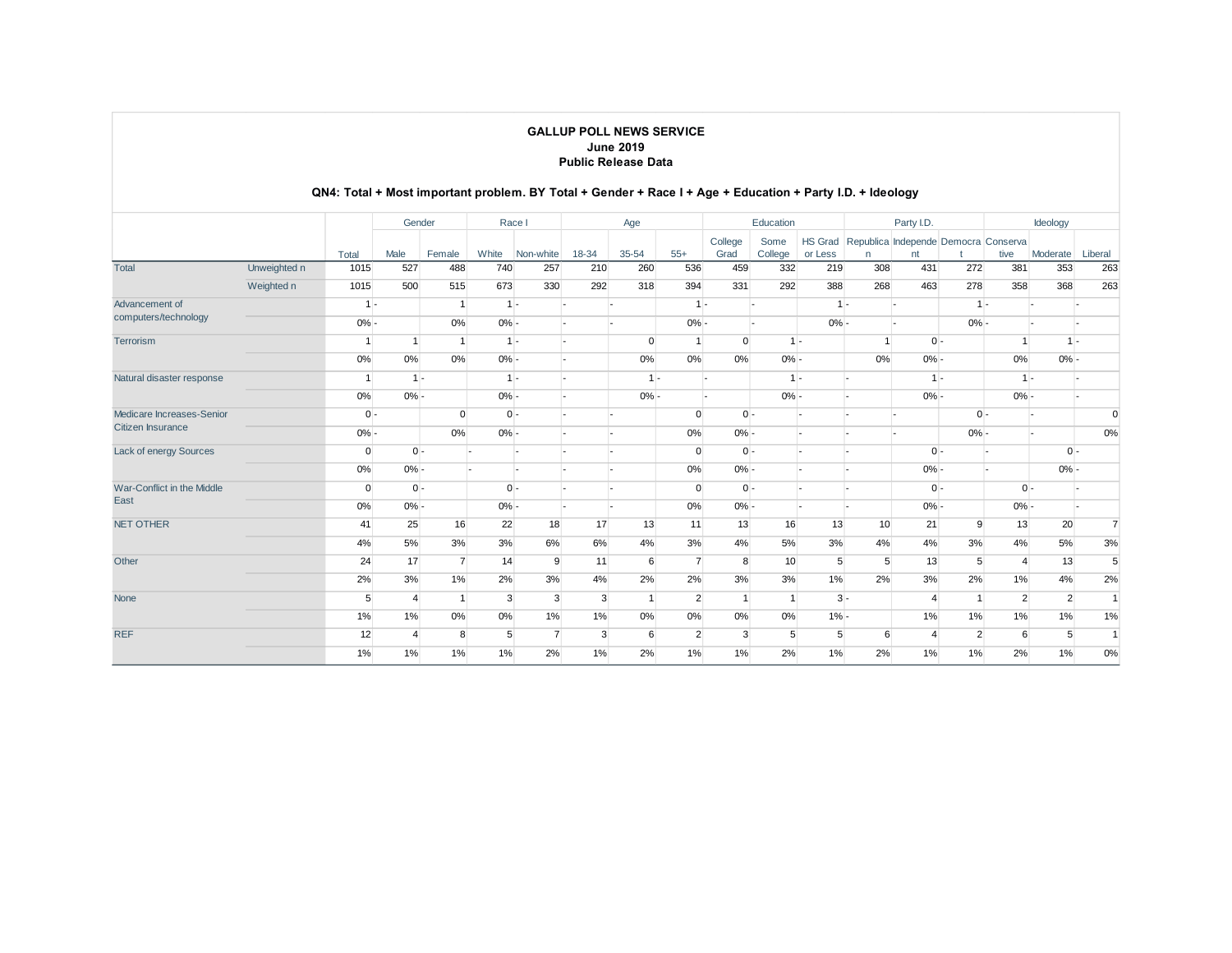## **QN17: Immigration Level BY Total + Gender + Race I + Age + Education + Party I.D. + Ideology**

|                      |              |       | Gender |        |       | Race I    |                | Age   |       |                 | Education       |                           |     | Party I.D.                                 |     |      | Ideology |         |
|----------------------|--------------|-------|--------|--------|-------|-----------|----------------|-------|-------|-----------------|-----------------|---------------------------|-----|--------------------------------------------|-----|------|----------|---------|
|                      |              | Total | Male   | Female | White | Non-white | 18-34          | 35-54 | $55+$ | College<br>Grad | Some<br>College | <b>HS Grad</b><br>or Less | n   | Republica Independe Democra Conserva<br>nt |     | tive | Moderate | Liberal |
| Total                | Unweighted n | 1015  | 527    | 488    | 740   | 257       | 210            | 260   | 536   | 459             | 332             | 219                       | 308 | 431                                        | 272 | 381  | 353      | 263     |
|                      | Weighted n   | 1015  | 500    | 515    | 673   | 330       | 292            | 318   | 394   | 331             | 292             | 388                       | 268 | 463                                        | 278 | 358  | 368      | 263     |
| <b>Present level</b> |              | 372   | 180    | 192    | 263   | 107       | 102            | 119   | 147   | 146             | 99              | 125                       | 83  | 172                                        | 117 | 116  | 150      | 100     |
|                      |              | 37%   | 36%    | 37%    | 39%   | 32%       | 35%            | 37%   | 37%   | 44%             | 34%             | 32%                       | 31% | 37%                                        | 42% | 33%  | 41%      | 38%     |
| <b>Increased</b>     |              | 272   | 139    | 133    | 158   | 111       | 109            | 90    | 71    | 110             | 76              | 85                        | 35  | 116                                        | 120 | 43   | 105      | 119     |
|                      |              | 27%   | 28%    | 26%    | 23%   | 34%       | 37%            | 28%   | 18%   | 33%             | 26%             | 22%                       | 13% | 25%                                        | 43% | 12%  | 29%      | 45%     |
| Decreased            |              | 356   | 174    | 181    | 241   | 110       | 78             | 103   | 169   | 69              | 111             | 176                       | 146 | 167                                        | 36  | 195  | 105      | 41      |
|                      |              | 35%   | 35%    | 35%    | 36%   | 33%       | 27%            | 33%   | 43%   | 21%             | 38%             | 45%                       | 54% | 36%                                        | 13% | 55%  | 28%      | 16%     |
| (DK)/(Refused)       |              | 16    | ጸ      |        | 12    |           | $\overline{2}$ |       | 8     |                 | 6               |                           |     |                                            |     |      |          |         |
|                      |              | 2%    | 2%     | 2%     | 2%    | 1%        | $1\%$          | 2%    | 2%    | 2%              | 2%              | 1%                        | 1%  | 2%                                         | 1%  | 1%   | 2%       | 1%      |

#### **GALLUP POLL NEWS SERVICE June 2019 Public Release Data**

### **QN18: Immigration as a Whole BY Total + Gender + Race I + Age + Education + Party I.D. + Ideology**

|                  |              |       |                | Gender |       | Race I    |       | Age   |       |                 | Education       |                           |                                      | Party I.D. |       |                | Ideology |         |
|------------------|--------------|-------|----------------|--------|-------|-----------|-------|-------|-------|-----------------|-----------------|---------------------------|--------------------------------------|------------|-------|----------------|----------|---------|
|                  |              | Total | Male           | Female | White | Non-white | 18-34 | 35-54 | $55+$ | College<br>Grad | Some<br>College | <b>HS Grad</b><br>or Less | Republica Independe Democra Conserva | nt         |       | tive           | Moderate | Liberal |
| <b>Total</b>     | Unweighted n | 1015  | 527            | 488    | 740   | 257       | 210   | 260   | 536   | 459             | 332             | 219                       | 308                                  | 431        | 272   | 381            | 353      | 263     |
|                  | Weighted n   | 1015  | 500            | 515    | 673   | 330       | 292   | 318   | 394   | 331             | 292             | 388                       | 268                                  | 463        | 278   | 358            | 368      | 263     |
| Good thing       |              | 776   | 390            | 387    | 499   | 269       | 246   | 251   | 276   | 286             | 211             | 277                       | 167                                  | 363        | 242   | 227            | 296      | 241     |
|                  |              | 76%   | 78%            | 75%    | 74%   | 82%       | 84%   | 79%   | 70%   | 86%             | 72%             | 71%                       | 62%                                  | 78%        | 87%   | 63%            | 80%      | 92%     |
| <b>Bad thing</b> |              | 194   | 88             | 106    | 144   | 47        | 41    | 45    | 104   | 38              | 59              | 97                        | 86                                   | 85         | 22    | 104            | 59       | 19      |
|                  |              | 19%   | 18%            | 21%    | 21%   | 14%       | 14%   | 14%   | 26%   | 11%             | 20%             | 25%                       | 32%                                  | 18%        | 8%    | 29%            | 16%      | 7%      |
| Mixed (vol.)     |              | 39    | 20             | 20     | 27    | 12        | 5     | 21    | 12    | 6               | 20              | 14                        | 13                                   | 12         | 14    | 25             | 13       |         |
|                  |              | 4%    | 4%             | 4%     | 4%    | 4%        | 2%    | 7%    | 3%    | 2%              | 7%              | 4%                        | 5%                                   | 2%         | 5%    | 7%             | 3%       | 1%      |
| (DK)/(Refused)   |              |       | $\overline{2}$ |        |       | 2 -       |       |       |       |                 | $3 -$           |                           |                                      |            | $3 -$ | $\overline{2}$ |          |         |
|                  |              | 0%    | 0%             | 0%     | 0%    | $1% -$    |       | 1%    | $1\%$ | 1%              | $1% -$          |                           | 1%                                   | $1% -$     |       | 1%             | 0%       | 0%      |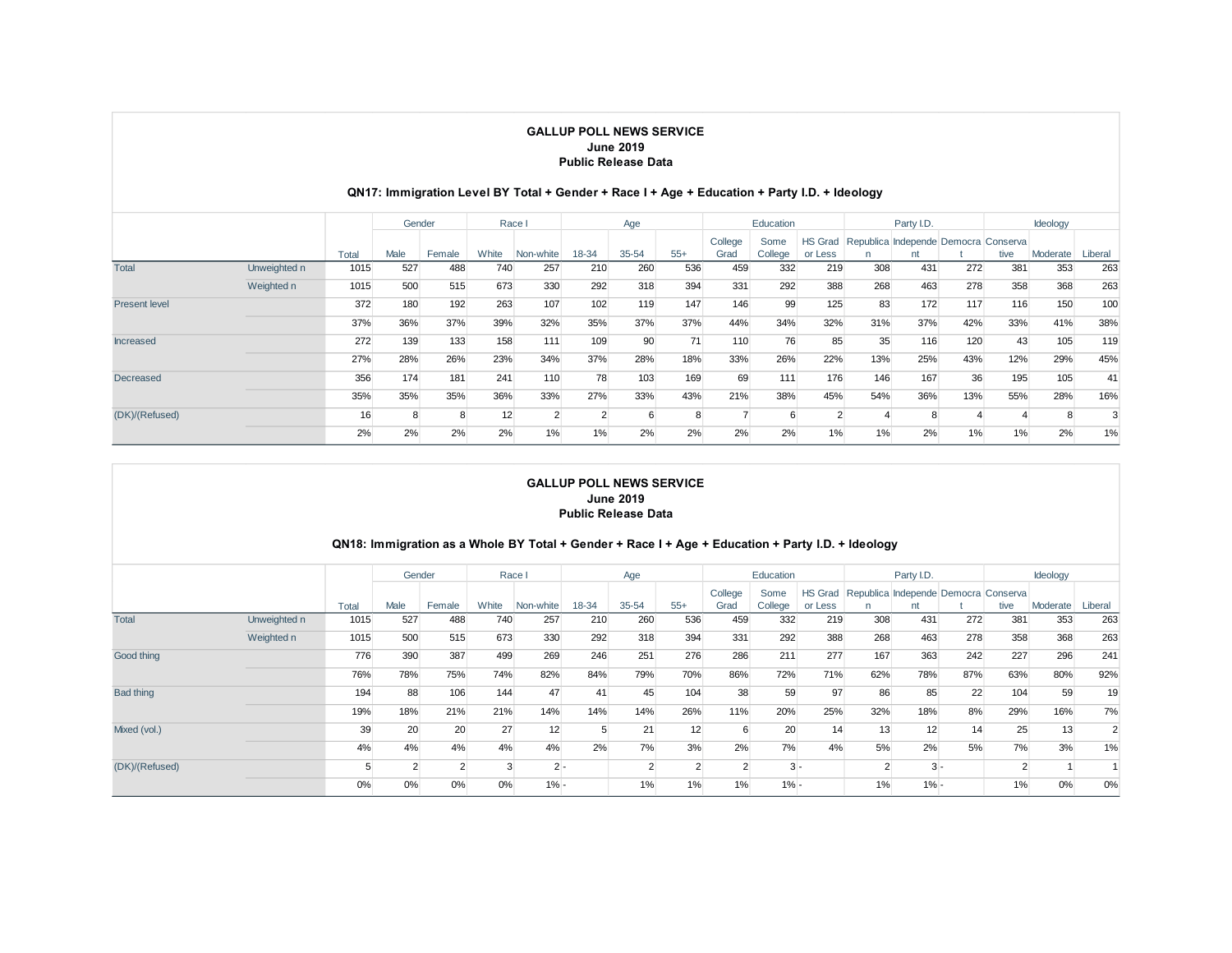### **QN19A: Effect of Immigrants to the U.S. - The crime situation BY Total + Gender + Race I + Age + Education + Party I.D. + Ideology**

|                        |              |       | Gender |        |       | Race I    |       | Age       |       |                 | Education       |                           |     | Party I.D.                                 |                |      | Ideology |         |
|------------------------|--------------|-------|--------|--------|-------|-----------|-------|-----------|-------|-----------------|-----------------|---------------------------|-----|--------------------------------------------|----------------|------|----------|---------|
|                        |              | Total | Male   | Female | White | Non-white | 18-34 | $35 - 54$ | $55+$ | College<br>Grad | Some<br>College | <b>HS Grad</b><br>or Less | n   | Republica Independe Democra Conserva<br>nt |                | tive | Moderate | Liberal |
| <b>Total</b>           | Unweighted n | 1015  | 527    | 488    | 740   | 257       | 210   | 260       | 536   | 459             | 332             | 219                       | 308 | 431                                        | 272            | 381  | 353      | 263     |
|                        | Weighted n   | 1015  | 500    | 515    | 673   | 330       | 292   | 318       | 394   | 331             | 292             | 388                       | 268 | 463                                        | 278            | 358  | 368      | 263     |
| <b>Better</b>          |              | 69    | 38     | 31     | 32    | 35        | 24    | 22        | 23    | 31              | 21              | 17                        |     | 35                                         | 30             | 9    | 21       | 38      |
|                        |              | 7%    | 8%     | 6%     | 5%    | 11%       | 8%    | 7%        | 6%    | 9%              | 7%              | 4%                        | 1%  | 8%                                         | 11%            | 2%   | 6%       | 14%     |
| Worse                  |              | 425   | 216    | 209    | 318   | 102       | 94    | 122       | 203   | 94              | 148             | 182                       | 196 | 161                                        | 65             | 233  | 132      | 49      |
|                        |              | 42%   | 43%    | 41%    | 47%   | 31%       | 32%   | 38%       | 51%   | 28%             | 51%             | 47%                       | 73% | 35%                                        | 23%            | 65%  | 36%      | 19%     |
| Not having much effect |              | 504   | 237    | 268    | 315   | 185       | 174   | 164       | 162   | 200             | 119             | 182                       | 64  | 257                                        | 180            | 107  | 211      | 175     |
|                        |              | 50%   | 47%    | 52%    | 47%   | 56%       | 60%   | 52%       | 41%   | 60%             | 41%             | 47%                       | 24% | 55%                                        | 65%            | 30%  | 57%      | 66%     |
| (DK)/(Refused)         |              | 17    | 9      |        |       |           | ٠.    | 10        | 6     |                 |                 |                           |     | 10 <sup>1</sup>                            | $\overline{2}$ | 10   |          |         |
|                        |              | 2%    | 2%     | 1%     | 1%    | $2% -$    |       | 3%        | 1%    | 2%              | 2%              | 2%                        | 2%  | 2%                                         | 1%             | 3%   | 1%       | 0%      |

#### **GALLUP POLL NEWS SERVICE June 2019 Public Release Data**

# **QN19B: Effect of Immigrants to the U.S. - Job opportunities for you and your family BY Total + Gender + Race I + Age + Education + Party I.D. + Ideology**

|                        |              |       | Gender |        |        | Race I    |       | Age       |       |         | Education |                |     | Party I.D.                           |     |      | Ideology |          |
|------------------------|--------------|-------|--------|--------|--------|-----------|-------|-----------|-------|---------|-----------|----------------|-----|--------------------------------------|-----|------|----------|----------|
|                        |              |       |        |        |        |           |       |           |       | College | Some      | <b>HS Grad</b> |     | Republica Independe Democra Conserva |     |      |          |          |
|                        |              | Total | Male   | Female | White  | Non-white | 18-34 | $35 - 54$ | $55+$ | Grad    | College   | or Less        |     | nt                                   |     | tive | Moderate | Liberal  |
| <b>Total</b>           | Unweighted n | 1015  | 527    | 488    | 740    | 257       | 210   | 260       | 536   | 459     | 332       | 219            | 308 | 431                                  | 272 | 381  | 353      | 263      |
|                        | Weighted n   | 1015  | 500    | 515    | 673    | 330       | 292   | 318       | 394   | 331     | 292       | 388            | 268 | 463                                  | 278 | 358  | 368      | 263      |
| <b>Better</b>          |              | 189   | 93     | 95     | 81     | 106       | 79    | 58        | 51    | 61      | 34        | 92             | 25  | 93                                   | 67  | 57   | 54       | 76       |
|                        |              | 19%   | 19%    | 18%    | 12%    | 32%       | 27%   | 18%       | 13%   | 19%     | 12%       | 24%            | 9%  | 20%                                  | 24% | 16%  | 15%      | 29%      |
| Worse                  |              | 253   | 121    | 132    | 187    | 64        | 67    | 69        | 112   | 43      | 93        | 117            | 105 | 104                                  | 43  | 119  | 87       | 36       |
|                        |              | 25%   | 24%    | 26%    | 28%    | 19%       | 23%   | 22%       | 28%   | 13%     | 32%       | 30%            | 39% | 22%                                  | 15% | 33%  | 24%      | 14%      |
| Not having much effect |              | 569   | 282    | 287    | 402    | 158       | 146   | 189       | 229   | 224     | 163       | 179            | 135 | 264                                  | 168 | 180  | 227      | 151      |
|                        |              | 56%   | 56%    | 56%    | 60%    | 48%       | 50%   | 59%       | 58%   | 68%     | 56%       | 46%            | 50% | 57%                                  | 61% | 50%  | 62%      | 57%      |
| (DK)/(Refused)         |              |       |        |        | $\sim$ |           | ۰.    |           |       |         | $2 -$     |                |     |                                      |     |      |          | $\Omega$ |
|                        |              | 0%    | 1%     | 0%     | 0%     | $0% -$    |       | $1\%$     | 1%    | 1%      | $1% -$    |                | 1%  | $0% -$                               |     | 0%   | 0%       | 0%       |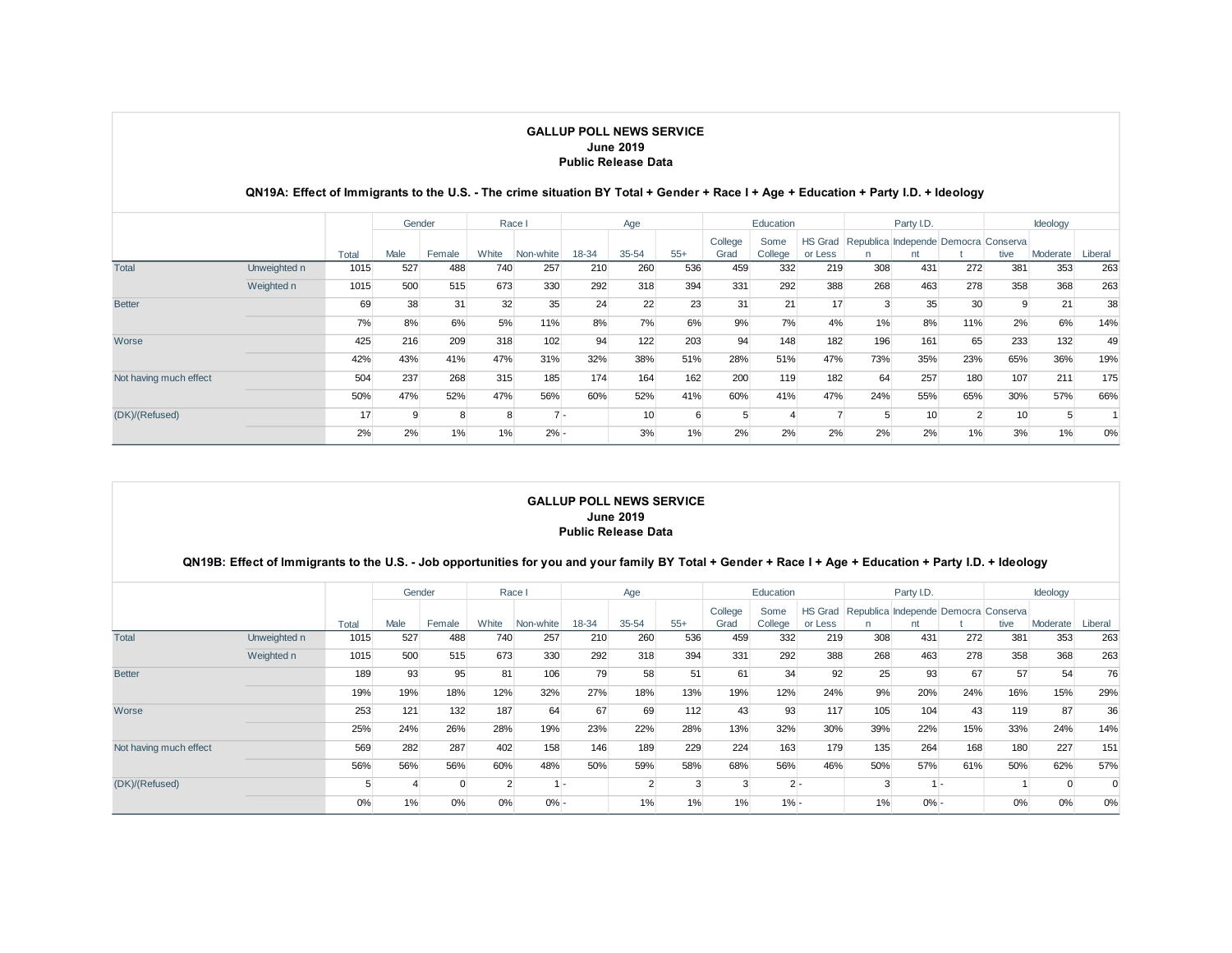#### **QN19C: Effect of Immigrants to the U.S. - Food, music, and the arts BY Total + Gender + Race I + Age + Education + Party I.D. + Ideology**

|                        |              |       | Gender |        |       | Race I    |       | Age   |       |                 | Education       |                           |     | Party I.D.                                |     |      | Ideology |                 |
|------------------------|--------------|-------|--------|--------|-------|-----------|-------|-------|-------|-----------------|-----------------|---------------------------|-----|-------------------------------------------|-----|------|----------|-----------------|
|                        |              | Total | Male   | Female | White | Non-white | 18-34 | 35-54 | $55+$ | College<br>Grad | Some<br>College | <b>HS Grad</b><br>or Less |     | Republica Independe Democra Conserva<br>n |     | tive | Moderate | Liberal         |
| <b>Total</b>           | Unweighted n | 1015  | 527    | 488    | 740   | 257       | 210   | 260   | 536   | 459             | 332             | 219                       | 308 | 431                                       | 272 | 381  | 353      | 263             |
|                        | Weighted n   | 1015  | 500    | 515    | 673   | 330       | 292   | 318   | 394   | 331             | 292             | 388                       | 268 | 463                                       | 278 | 358  | 368      | 263             |
| <b>Better</b>          |              | 578   | 275    | 303    | 372   | 199       | 223   | 188   | 165   | 225             | 159             | 191                       | 113 | 262                                       | 199 | 141  | 233      | 198             |
|                        |              | 57%   | 55%    | 59%    | 55%   | 60%       | 76%   | 59%   | 42%   | 68%             | 54%             | 49%                       | 42% | 57%                                       | 72% | 40%  | 63%      | 75%             |
| Worse                  |              | 97    | 52     | 45     | 76    | 21        | 19    | 23    | 52    | 21              | 29              | 47                        | 47  | 36                                        | 15  | 61   | 18       | 10 <sup>1</sup> |
|                        |              | 10%   | 10%    | 9%     | 11%   | 6%        | 7%    | 7%    | 13%   | 6%              | 10%             | 12%                       | 17% | 8%                                        | 5%  | 17%  | 5%       | 4%              |
| Not having much effect |              | 326   | 165    | 161    | 217   | 105       | 50    | 106   | 166   | 80              | 98              | 146                       | 102 | 164                                       | 58  | 150  | 116      | 52              |
|                        |              | 32%   | 33%    | 31%    | 32%   | 32%       | 17%   | 33%   | 42%   | 24%             | 34%             | 38%                       | 38% | 35%                                       | 21% | 42%  | 31%      | 20%             |
| (DK)/(Refused)         |              | 14    | 8      |        |       | $5 -$     |       |       | 11    |                 | 5               |                           |     |                                           | 6   | 6    |          |                 |
|                        |              | 1%    | 2%     | 1%     | 1%    | $1% -$    |       | 1%    | 3%    | 2%              | 2%              | 1%                        | 2%  | 0%                                        | 2%  | 2%   | 1%       | 1%              |

### **GALLUP POLL NEWS SERVICE June 2019 Public Release Data**

#### **QN19D: Effect of Immigrants to the U.S. - The economy in general BY Total + Gender + Race I + Age + Education + Party I.D. + Ideology**

|                        |              |       | Gender |        |       | Race I    |       | Age   |       |                 | Education       |                           |     | Party I.D.                           |       |      | Ideology |         |
|------------------------|--------------|-------|--------|--------|-------|-----------|-------|-------|-------|-----------------|-----------------|---------------------------|-----|--------------------------------------|-------|------|----------|---------|
|                        |              | Total | Male   | Female | White | Non-white | 18-34 | 35-54 | $55+$ | College<br>Grad | Some<br>College | <b>HS Grad</b><br>or Less |     | Republica Independe Democra Conserva |       | tive | Moderate | Liberal |
| <b>Total</b>           | Unweighted n | 1015  | 527    | 488    | 740   | 257       | 210   | 260   | 536   | 459             | 332             | 219                       | 308 | 431                                  | 272   | 381  | 353      | 263     |
|                        | Weighted n   | 1015  | 500    | 515    | 673   | 330       | 292   | 318   | 394   | 331             | 292             | 388                       | 268 | 463                                  | 278   | 358  | 368      | 263     |
| <b>Better</b>          |              | 434   | 226    | 209    | 252   | 179       | 166   | 146   | 121   | 174             | 121             | 138                       | 61  | 205                                  | 165   | 84   | 171      | 173     |
|                        |              | 43%   | 45%    | 41%    | 37%   | 54%       | 57%   | 46%   | 31%   | 53%             | 41%             | 36%                       | 23% | 44%                                  | 59%   | 24%  | 46%      | 66%     |
| Worse                  |              | 317   | 137    | 180    | 243   | 71        | 66    | 88    | 158   | 71              | 105             | 140                       | 144 | 120                                  | 52    | 174  | 91       | 40      |
|                        |              | 31%   | 27%    | 35%    | 36%   | 21%       | 23%   | 28%   | 40%   | 21%             | 36%             | 36%                       | 54% | 26%                                  | 19%   | 49%  | 25%      | 15%     |
| Not having much effect |              | 256   | 133    | 123    | 172   | 79        | 60    | 81    | 112   | 82              | 66              | 108                       | 60  | 135                                  | 60    | 97   | 105      | 47      |
|                        |              | 25%   | 27%    | 24%    | 26%   | 24%       | 21%   | 25%   | 28%   | 25%             | 22%             | 28%                       | 22% | 29%                                  | 22%   | 27%  | 28%      | 18%     |
| (DK)/(Refused)         |              |       |        |        |       |           |       |       |       |                 |                 |                           |     |                                      |       |      |          |         |
|                        |              | 1%    | 1%     | 1%     | 1%    | $0% -$    |       | 1%    | 1%    | 1%              | 0%              | 1%                        | 1%  | 1%                                   | $0\%$ | 1%   | 0%       | 1%      |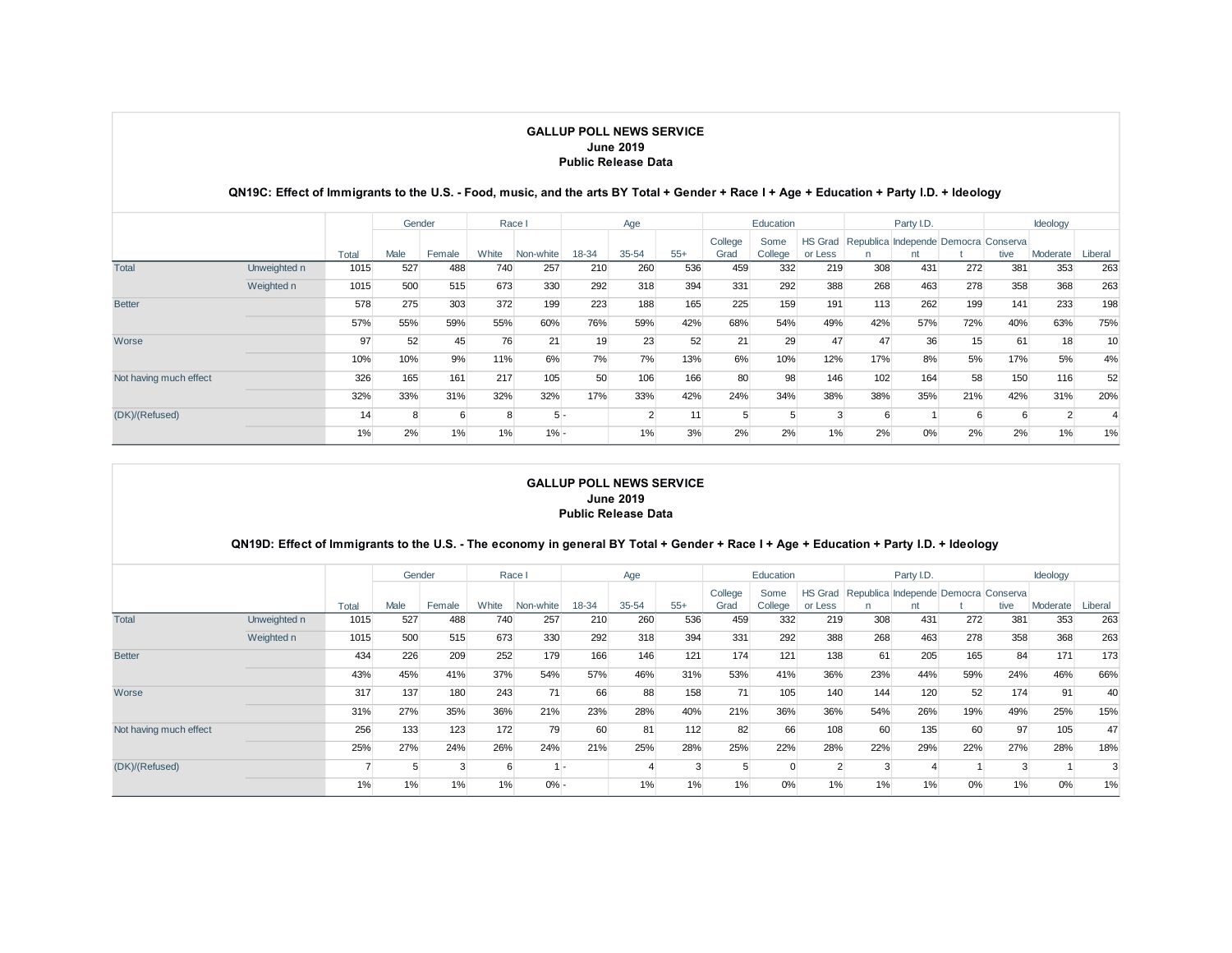#### **QN19E: Effect of Immigrants to the U.S. - Taxes BY Total + Gender + Race I + Age + Education + Party I.D. + Ideology**

|                        |              |       | Gender |        |       | Race I    |        | Age       |       |                 | Education       |                           |     | Party I.D.                                 |        |      | Ideology |         |
|------------------------|--------------|-------|--------|--------|-------|-----------|--------|-----------|-------|-----------------|-----------------|---------------------------|-----|--------------------------------------------|--------|------|----------|---------|
|                        |              | Total | Male   | Female | White | Non-white | 18-34  | $35 - 54$ | $55+$ | College<br>Grad | Some<br>College | <b>HS Grad</b><br>or Less | n   | Republica Independe Democra Conserva<br>nt |        | tive | Moderate | Liberal |
| <b>Total</b>           | Unweighted n | 1015  | 527    | 488    | 740   | 257       | 210    | 260       | 536   | 459             | 332             | 219                       | 308 | 431                                        | 272    | 381  | 353      | 263     |
|                        | Weighted n   | 1015  | 500    | 515    | 673   | 330       | 292    | 318       | 394   | 331             | 292             | 388                       | 268 | 463                                        | 278    | 358  | 368      | 263     |
| <b>Better</b>          |              | 203   | 107    | 96     | 108   | 95        | 64     | 70        | 69    | 82              | 44              | 76                        | 19  | 103                                        | 80     | 43   | 64       | 93      |
|                        |              | 20%   | 21%    | 19%    | 16%   | 29%       | 22%    | 22%       | 17%   | 25%             | 15%             | 20%                       | 7%  | 22%                                        | 29%    | 12%  | 17%      | 35%     |
| Worse                  |              | 426   | 201    | 225    | 317   | 102       | 99     | 118       | 202   | 110             | 140             | 175                       | 189 | 155                                        | 80     | 217  | 142      | 55      |
|                        |              | 42%   | 40%    | 44%    | 47%   | 31%       | 34%    | 37%       | 51%   | 33%             | 48%             | 45%                       | 71% | 33%                                        | 29%    | 61%  | 39%      | 21%     |
| Not having much effect |              | 376   | 187    | 189    | 245   | 126       | 126    | 125       | 122   | 135             | 105             | 135                       | 56  | 202                                        | 114    | 94   | 158      | 115     |
|                        |              | 37%   | 37%    | 37%    | 36%   | 38%       | 43%    | 39%       | 31%   | 41%             | 36%             | 35%                       | 21% | 44%                                        | 41%    | 26%  | 43%      | 44%     |
| (DK)/(Refused)         |              |       | 5      |        |       |           | $\sim$ |           |       |                 | 3               |                           |     |                                            | $\sim$ |      |          |         |
|                        |              | 1%    | 1%     | 1%     | $0\%$ | 2%        | 1%     | 1%        | 1%    | 1%              | 1%              | 1%                        | 1%  | 1%                                         | 1%     | 1%   | 1%       | 0%      |

#### **GALLUP POLL NEWS SERVICE June 2019 Public Release Data**

### **QN19F: Effect of Immigrants to the U.S. - Social and moral values BY Total + Gender + Race I + Age + Education + Party I.D. + Ideology**

|                        |              |       | Gender |        |       | Race I    |       | Age   |       |                 | Education       |                           |     | Party I.D.                                 |     |      | Ideology |         |
|------------------------|--------------|-------|--------|--------|-------|-----------|-------|-------|-------|-----------------|-----------------|---------------------------|-----|--------------------------------------------|-----|------|----------|---------|
|                        |              | Total | Male   | Female | White | Non-white | 18-34 | 35-54 | $55+$ | College<br>Grad | Some<br>College | <b>HS Grad</b><br>or Less |     | Republica Independe Democra Conserva<br>nt |     | tive | Moderate | Liberal |
| <b>Total</b>           | Unweighted n | 1015  | 527    | 488    | 740   | 257       | 210   | 260   | 536   | 459             | 332             | 219                       | 308 | 431                                        | 272 | 381  | 353      | 263     |
|                        | Weighted n   | 1015  | 500    | 515    | 673   | 330       | 292   | 318   | 394   | 331             | 292             | 388                       | 268 | 463                                        | 278 | 358  | 368      | 263     |
| <b>Better</b>          |              | 318   | 145    | 173    | 170   | 146       | 146   | 87    | 85    | 116             | 77              | 125                       | 32  | 145                                        | 138 | 60   | 116      | 141     |
|                        |              | 31%   | 29%    | 34%    | 25%   | 44%       | 50%   | 27%   | 21%   | 35%             | 26%             | 32%                       | 12% | 31%                                        | 50% | 17%  | 31%      | 53%     |
| Worse                  |              | 284   | 140    | 144    | 224   | 58        | 51    | 83    | 145   | 63              | 96              | 124                       | 148 | 105                                        | 30  | 172  | 72       | 30      |
|                        |              | 28%   | 28%    | 28%    | 33%   | 17%       | 18%   | 26%   | 37%   | 19%             | 33%             | 32%                       | 55% | 23%                                        | 11% | 48%  | 20%      | 11%     |
| Not having much effect |              | 401   | 207    | 193    | 274   | 120       | 95    | 142   | 160   | 146             | 115             | 137                       | 82  | 207                                        | 110 | 119  | 177      | 92      |
|                        |              | 39%   | 41%    | 38%    | 41%   | 36%       | 32%   | 45%   | 41%   | 44%             | 39%             | 35%                       | 31% | 45%                                        | 39% | 33%  | 48%      | 35%     |
| (DK)/(Refused)         |              | 12    | 8      |        |       | 5 -       |       |       |       |                 |                 |                           |     |                                            |     | 6    |          |         |
|                        |              | 1%    | 2%     | 1%     | 1%    | $2% -$    |       | 2%    | 1%    | 2%              | $1\%$           | 0%                        | 2%  | 1%                                         | 0%  | 2%   | $1\%$    | 0%      |